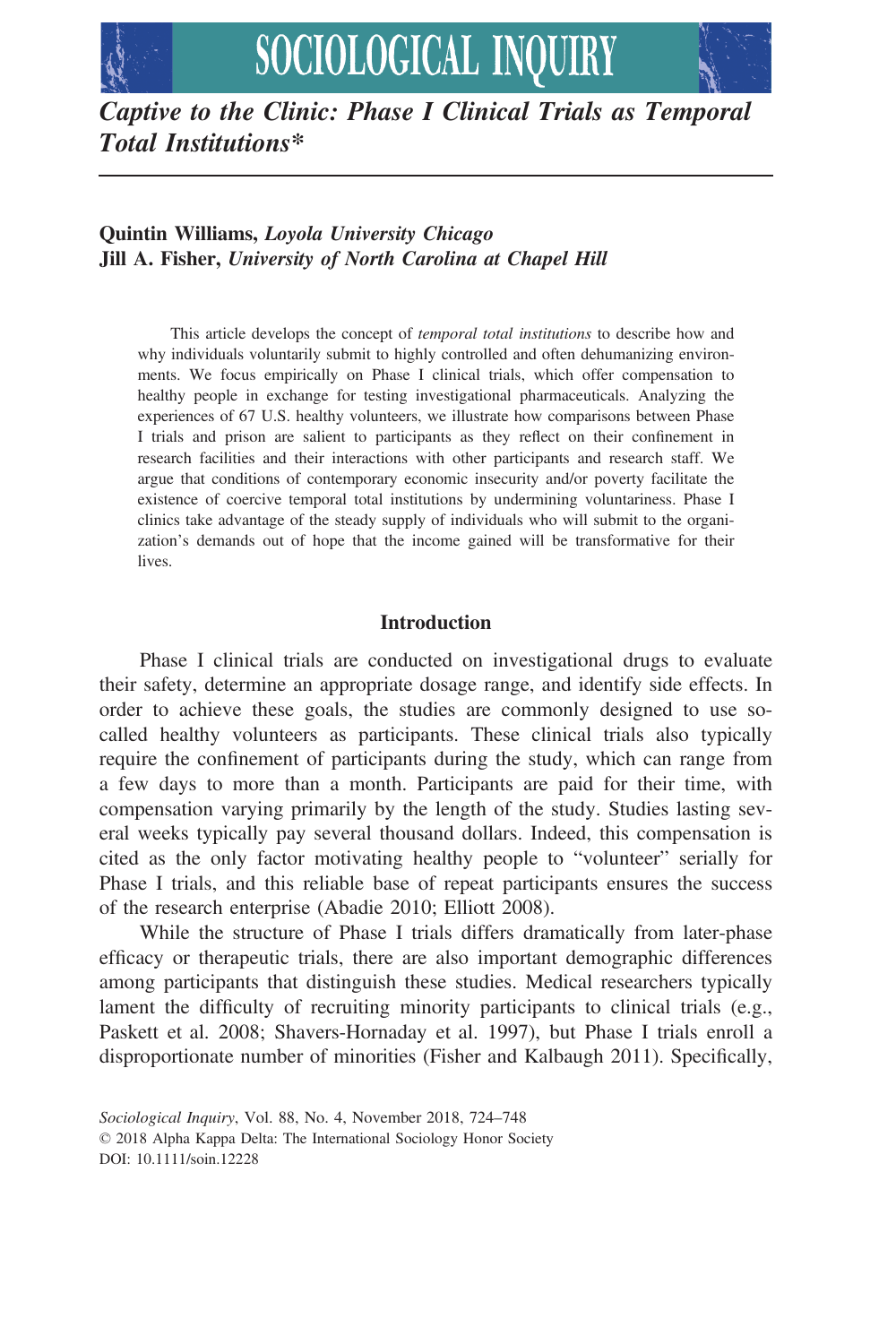Phase I participants in the United States are overwhelmingly represented by black men from low socioeconomic positions (Cottingham and Fisher 2016; Fisher 2015). Healthy volunteers have been a largely understudied population, and researchers who have empirically examined these types of trial participants typically do not focus on the intersection of financial motivation to participate and the social context of profound racial and economic inequality in the United States (e.g., Grady et al. 2017; Kass et al. 2007).

Using interview data from a longitudinal study of healthy volunteers, we examine these individuals' experiences of being confined to research facilities during Phase I trials. We focus particularly on the participants who made unprompted comparisons between their time in the clinic to prison. To understand these comparisons, we draw upon Goffman's (1961) concept of the "total institution" and Scott's (2010) concept of the "reinventive institution," which shed analytic light on healthy volunteers' experiences both within and outside of the clinic. Classic conceptions of the total institution (e.g., prisons and mental health facilities) have garnered scholarly attention regarding the subjective experiences of those who live and work inside as well as how these institutions operate within broader contexts of social inequality. For instance, U.S. mass incarceration functions as both a generator and perpetuator of existing inequalities (Wakefield and Uggen 2010). In updating and reconceptualizing total institutions in an era of deinstitutionalization, especially for those with mental illness, Scott argues that total institutions have taken on a "reinventive" form in which members voluntarily submit, rather than being coerced, to their totalizing doctrines. Scott focuses on therapeutic clinics, utopian retreats, and academic "hothouses" to illustrate how reinventive institutions function, and these voluntary institutions appear to be places of privilege, designed for and utilized by those who have the resources to invest in themselves as a self-help or selfactualizing project.

To draw attention to how contemporary total institutions can be voluntary yet continue to exploit and exacerbate social inequalities, we use the case of Phase I clinics with their highly controlled and often dehumanizing environments. We illustrate this case as a hybrid of repressively coercive total institutions and voluntarily self-actualizing reinventive institutions, what we call temporal total institutions to distinguish them from both Goffman's (1961) and Scott's (2010) conceptions. Unlike with reinventive institutions, the sociological puzzle is why people would voluntarily subject themselves (possibly serially) to an experience they explicitly perceive of as prison-like. We argue that conditions of contemporary economic insecurity and/or poverty facilitate the existence of coercive temporal total institutions by undermining voluntariness. Phase I clinics take advantage of the steady supply of individuals who will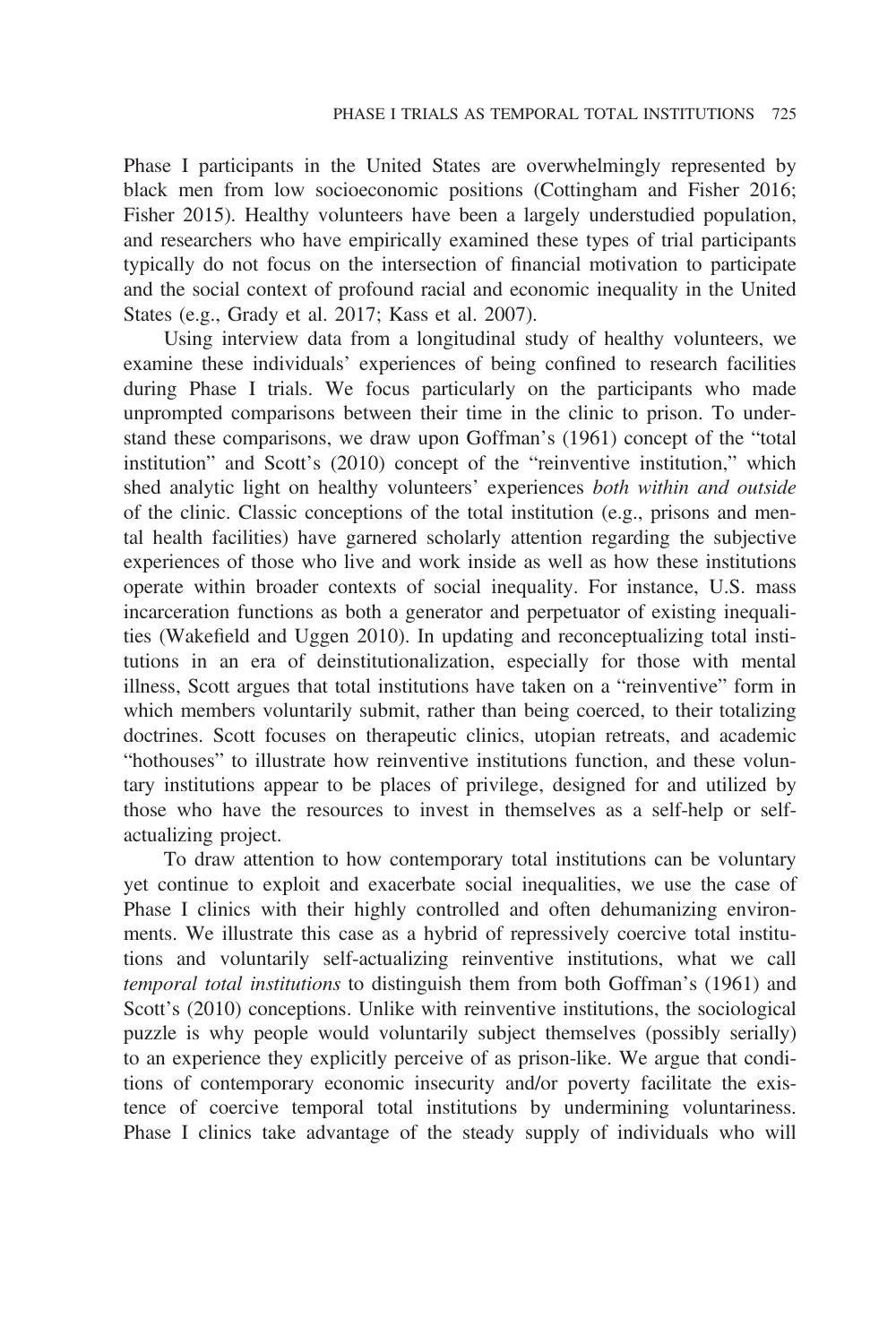submit to the organization's demands out of hope that the income gained will be transformative for their lives.

# Phase I Clinical Trials as Total Institutions?

Phase I research has been conducted using confinement of research subjects since the inception of these clinical trials on healthy volunteers. In their initial instantiation in the 1960s, Phase I trials were integrated into prisons, with 85 percent of all such pharmaceutical trials being done on prisoners by the end of the 1970s (Bonham and Moreno 2008). Prisoners were easily accessible and already confined in a controlled environment, and this research was thought to be a way for them to pay their debt to society (Hornblum 1998). While the prison was seen by pharmaceutical companies as an ideal environment to carry out Phase I trials, fallout in the early 1970s from the Tuskegee syphilis study directed scrutiny toward prisons as a site for medical research, leading ultimately to the prohibition of all non-therapeutic clinical trials in prisons (National Commission 1976, 1979).

With the elimination of prisons as a site for medical research, pharmaceutical companies had to look elsewhere for places to conduct Phase I trials. Many initially created "clinical pharmacology units" to test their drugs, but the dominant model today is to outsource these studies to commercial research clinics (Fisher 2009; Mirowski 2011). By shifting drug trials out of prisons, however, pharmaceutical companies had to incentivize participation by offering financial compensation, resulting in the enrollment of economically vulnerable populations, especially minorities. Because these individuals provide voluntary informed consent, the ethical issues associated with Phase I trials using healthy volunteers are assumed to be largely resolved.<sup>1</sup>

The convenience of prisons as ideal sites of Phase I research has continued in that the clinic spaces where pharmaceutical research is conducted in many ways mirror prison environments and have many of the same constraints of incarceration. Healthy volunteers have all their belongings searched on admission for contraband, often are required to wear scrubs, are literally locked into the clinic space, and must comply with strict schedules for eating, sleeping, and medical procedures. Unlike prison, however, healthy volunteers can discontinue their participation at any point in the study (and thereby forfeit some portion of their compensation).

One frame for understanding the lived experience of Phase I trials is to consider them, like prisons, as "total institutions." Erving Goffman (1961) defined total institutions as "place[s] of residence and work where a large number of like-situated individuals, cut off from the wider society for an appreciable amount of time, together lead an enclosed, formally administered round of life" (p. xiii). He argued that total institutions share four common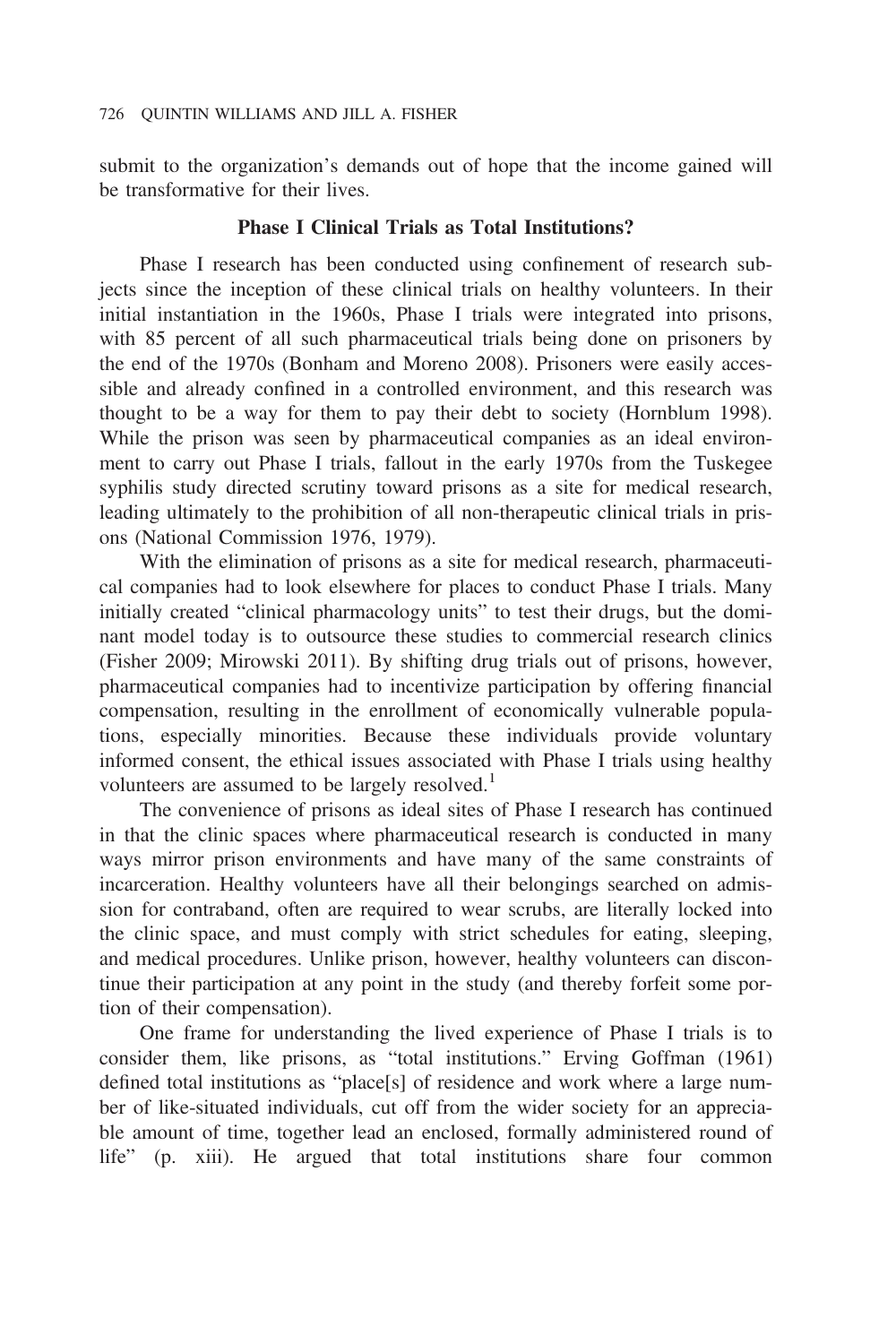characteristics: (1) Life is conducted in the same place under the same authority, (2) daily life within these institutions is carried on in the immediate company of others, (3) all phases of activity are tightly scheduled, and (4) the various enforced activities are brought together into a single rational plan purportedly to fulfill the official aims of the institution (Goffman 1961:6). For Goffman, prisons epitomize total institutions, and prison-like places can be dehumanizing to those who are captive in them.

Phase I trials have features consistent with Goffman's conception of total institutions. Specifically, Phase I trials are (1) conducted in the same place (specialized clinics), (2) carried out in the immediate company of others (participants who form study "cohorts" or "panels"), (3) are tightly scheduled (having highly structured protocols for drug dosing and medical procedures), and (4) are designed to fulfill the aim of the institution (drug development). However, Phase I trials can be said to differ from Goffman's conception of total institutions because participation in such studies is both short-term and voluntary. As a result, it may be counterintuitive to think of Phase I trials as total institutions because no one is compelling individuals to enroll. Yet, the view of Phase I participation as merely voluntary ignores the structural conditions and social inequalities that make some groups of individuals more likely to turn to medical research as a mechanism to earn income (Fisher 2013).

Goffman's work on total institutions has been criticized because it does not sufficiently problematize power and social control (Ritzer 2004; Scott 2011). Specifically, his conception of the prison as a total institution ignores subtler forms of power and discipline because he focuses on only brick and mortar aspects of the institution (Giddens 1991). In contrast, Susie Scott (2010) theorizes the "reinventive" characteristics of total institutions, or "places to which people retreat for periods of intense self-reflection, education, enrichment and reform, but under their own volition, in pursuit of 'self-improvement'" (Scott 2010:218). Scott's examples are often of relatively privileged members of society who have the time and resources to work on themselves, but reinventive institutions nonetheless have profoundly coercive elements enacted through disciplinary regimes. In particular, Scott argues that as they seek to transform themselves, individuals alter their identities in relation to these institutions, embrace the rules and activities required of them, and become indoctrinated into a homogenizing culture of belonging. In other words, Scott accounts for agency in her conception of these institutions while at the same time attending to the subtler forms of power to which individuals submit. Membership has the appearance of choice and freedom, yet often involves intensive surveillance and indirect forms of coercion (Scott 2010, 2011).

Bridging existing scholarship on total institutions with our research on Phase I trials, we suggest that these trials function as "temporal total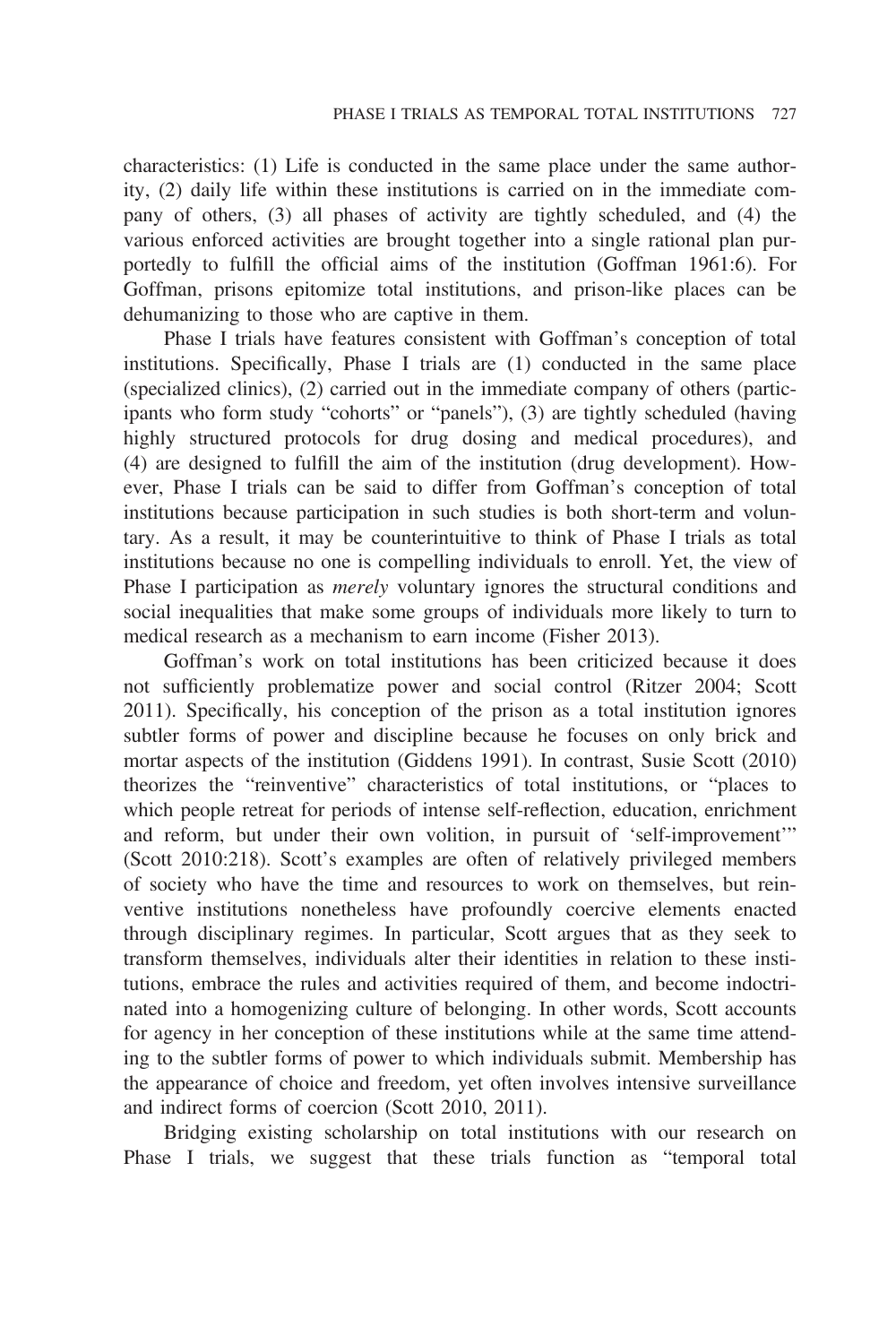institutions" that are at times total in the Goffmanian sense but include new instantiations of coercion and control. Recognizing the tension between voluntariness and coercion in Phase I trials, the addition of a temporal dimension to conceptions of total institutions accommodates for voluntary consent to conditions of control as the very terms of the exchange. Indeed, while consent is revocable, the conditions of participation are non-negotiable and, at times, dehumanizing. Moreover, the payment that motivates participation also demands completion of the clinical trial. Discontinuing a study means forfeiting a sizeable portion of the compensation that is reserved as a "completion bonus." This payment structure helps to ensure that pharmaceutical companies get the data they are paying for by penalizing those participants who exercise their right to withdraw from the study.

Additionally, temporal total institutions can encourage voluntary participation through the "reinventive" promise of the compensation, wherein individuals see clinical trials as a way to better their circumstances (see below and also Cottingham and Fisher 2016). Unlike reinventive institutions, however, it is not the institution's doctrine that is the source of transformation. Participants neither have to subscribe to the ideology of the Phase I industry nor see the time itself in the clinics as meaningful. They are not trying to better themselves as individuals, but instead they seek to improve their lives through increased cash flow. In other words, the promise of reinvention is through the exchange itself, the financial compensation participants will get by fully submitting to the needs of the institution.

Importantly, the concept of a temporal total institution provides an analytic lens on the relationship between total institutions and structural forms of inequality. Because there is markedly less known about contemporary organizations that fall outside of the purview of Goffman's vision of the total institution, there is less sociological attention directed to how and why some individuals in society are more likely to submit voluntarily to totalizing conditions of control. In the case of Phase I trials, demographic evidence indicates the effects of broader social inequalities on the participation of healthy volunteers. Given the overwhelming representation of the poor and African Americans in U.S. Phase I research, these trials can be said to exist within a racialized social system (Bonilla-Silva 1997), meaning a system that is hierarchically stratified to afford economic and employment privileges to some and disadvantages to others. Many blacks and racial minorities find themselves caught in the web of structural disadvantages, especially when considering that black males (particularly those without a high school education) are disproportionately more likely to be imprisoned (Alexander 2012; Pettit 2012), and this imprisonment leads to even bleaker economic prospects (Pager 2008; Western and Pettit 2005). With this broad context in mind, Phase I trials, as temporal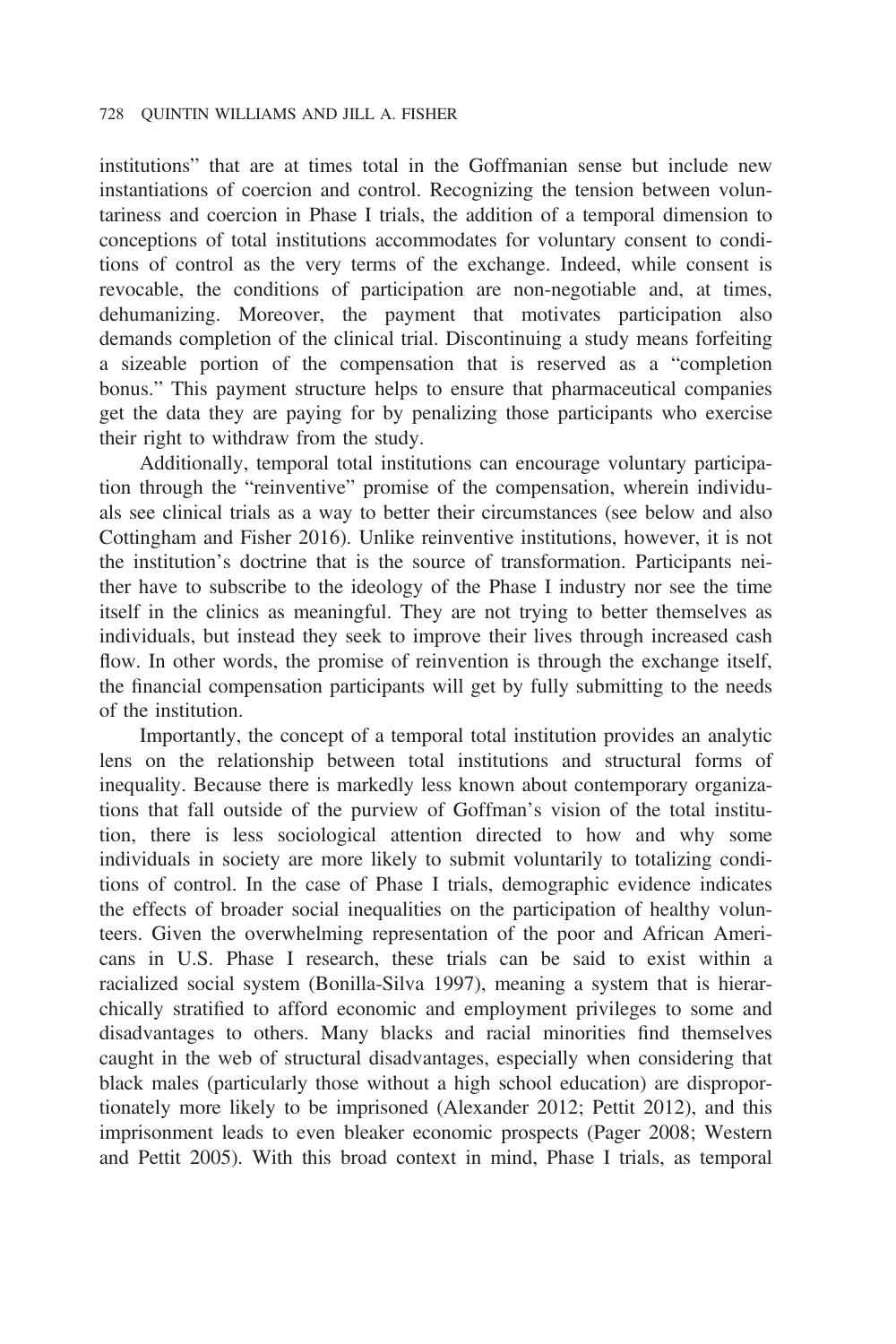total institutions, are situated within and exploit conditions of racial and economic inequality by undermining voluntariness in the recruitment and retention of healthy volunteers. Our findings illustrate how the racial and economic insecurity of participants makes healthy volunteers more willing to be subjected to what they often perceive as the prison-like conditions of the clinic.

# Data and Methods

Data for this article come from a larger longitudinal study of healthy volunteers' participation in clinical trials, which enrolled 180 healthy volunteers at seven different Phase I clinics across the United States (see Edelblute and Fisher 2015). As part of the longitudinal design of the study, participants were randomized using a 4:1 ratio to one of two arms: "full participation" or "control." Healthy volunteers who were allocated to the full-participation arm participated in five semistructured interviews over the course of their three-year involvement in the study. The first interview took place face-to-face upon enrollment, and subsequent interviews occurred by telephone at 6 months, 1 year, 2 years, and 3 years from enrollment. Participants in the control arm of the study were interviewed only at enrollment and again 3 years later, with the goal of using this group to evaluate whether our study had any effect on the full-participation arm. Participants were paid for their continued involvement in our study, with those in the full-participation arm receiving up to \$470 and those in the control arm up to \$220 over the course of 3 years.

The healthy volunteers in our study represented the diversity of U.S. Phase I participants. As noted in previous studies (Fisher and Kalbaugh 2011; Grady et al. 2017), healthy volunteers tend to be lower-income, minority men. Our sample reflected these trends with 73.6 percent of our participants being men and 68.0 percent being members of minority groups (40.4% black; 21.3% Hispanic) (see Table 1). Additionally, the majority of our participants were underor unemployed, with only 25.3 percent holding full-time jobs or running their own businesses. As is typical, most of our participants were not new to clinical trials: 21.3 percent were in their first study, 27.5 percent were in their second through fourth, 25.3 percent were in their fifth through tenth, and 25.8 percent had participated in eleven or more studies.

The data for this article are drawn from the 440 semistructured interviews that took place with all participants at enrollment ("baseline")  $(n = 178)$  and the full-participation group at 6 months ( $n = 131$ ) and 1 year ( $n = 131$ ).<sup>2</sup> As part of their interviews, healthy volunteers were asked to reflect on their experiences participating in Phase I trials, their perceptions of the risks and benefits, their decisions about what studies they preferred or wanted to avoid, and questions about their financial situations. All interviews were transcribed before being coded by at least two members of the research team using qualitative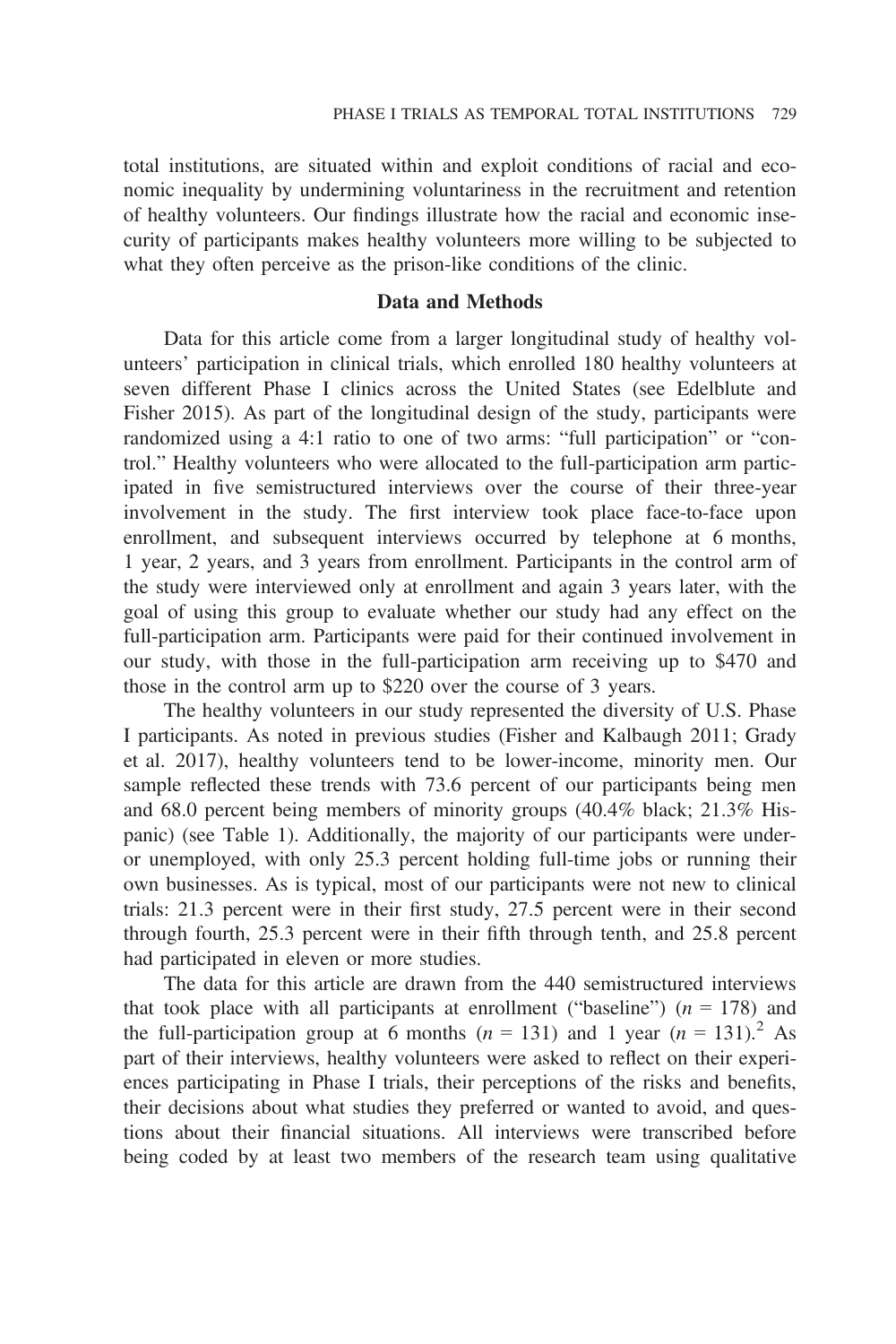| Prison Analogies ( $n = 67$ ) |                                               |                   |                                         |                                                              |  |  |  |
|-------------------------------|-----------------------------------------------|-------------------|-----------------------------------------|--------------------------------------------------------------|--|--|--|
|                               | All study<br>participants<br>$\boldsymbol{n}$ | $N = 178$<br>$\%$ | Prison<br>analogies<br>$\boldsymbol{n}$ | $N = 67$<br>$%$ within<br>subgroup<br>(denominator<br>$= 67$ |  |  |  |
|                               |                                               |                   |                                         |                                                              |  |  |  |
| Gender                        |                                               |                   |                                         |                                                              |  |  |  |
| Women                         | 47                                            | 26.4              | 16                                      | 23.9                                                         |  |  |  |
| Men                           | 131                                           | 73.6              | 51                                      | 76.1                                                         |  |  |  |
| Clinical trial experience     |                                               |                   |                                         |                                                              |  |  |  |
| 1 study                       | 38                                            | 21.3              | 9                                       | 13.4                                                         |  |  |  |
| 2-4 studies                   | 49                                            | 27.5              | 19                                      | 28.4                                                         |  |  |  |
| 5-10 studies                  | 45                                            | 25.3              | 19                                      | 28.4                                                         |  |  |  |
| $11-200$ studies              | 46                                            | 25.8              | 20                                      | 29.9                                                         |  |  |  |
| Race/ethnicity                |                                               |                   |                                         |                                                              |  |  |  |
| Non-Hispanic white            | 57                                            | 32.0              | 25                                      | 37.3                                                         |  |  |  |
| <b>Black/African American</b> | 72                                            | 40.4              | 27                                      | 40.3                                                         |  |  |  |
| American Indian               | $\overline{2}$                                | 1.1               | $\mathbf{1}$                            | 1.5                                                          |  |  |  |
| Asian                         | 6                                             | 3.4               | $\overline{0}$                          | $\boldsymbol{0}$                                             |  |  |  |
| Hawaiian/Pacific Islander     | $\overline{2}$                                | 1.1               | 1                                       | 1.5                                                          |  |  |  |
| More than one race            | 13                                            | 7.3               | $\overline{4}$                          | 6.0                                                          |  |  |  |
| Hispanic <sup>1</sup>         | 38                                            | 21.3              | 14                                      | 20.9                                                         |  |  |  |
| Age                           |                                               |                   |                                         |                                                              |  |  |  |
| $18 - 21$                     | 6                                             | 3.4               | $\mathfrak{2}$                          | 3.0                                                          |  |  |  |
| $22 - 29$                     | 34                                            | 19.1              | 13                                      | 19.4                                                         |  |  |  |
| $30 - 39$                     | 58                                            | 32.6              | 29                                      | 43.3                                                         |  |  |  |
| $40 - 49$                     | 54                                            | 30.3              | 16                                      | 23.9                                                         |  |  |  |
| $50+$                         | 26                                            | 14.6              | 7                                       | 10.4                                                         |  |  |  |
| Household income <sup>2</sup> |                                               |                   |                                         |                                                              |  |  |  |
| Less than \$10,000            | 30                                            | 16.9              | 9                                       | 13.4                                                         |  |  |  |
| \$10,000 to \$24,999          | 52                                            | 29.2              | 19                                      | 28.4                                                         |  |  |  |
| \$25,000 to \$49,999          | 71                                            | 39.9              | 30                                      | 44.8                                                         |  |  |  |
| \$50,000 to \$74,999          | 13                                            | 7.3               | 4                                       | 6.0                                                          |  |  |  |
| \$75,000 to \$99,999          | 7                                             | 3.9               | 3                                       | 4.5                                                          |  |  |  |
| \$100,000 or more             | $\overline{4}$                                | 2.2               | $\overline{2}$                          | 3.0                                                          |  |  |  |

# Table 1 Demographics of All Study Participants ( $N = 178$ ) and of Respondents Making Prison Analogies ( $n = 67$ )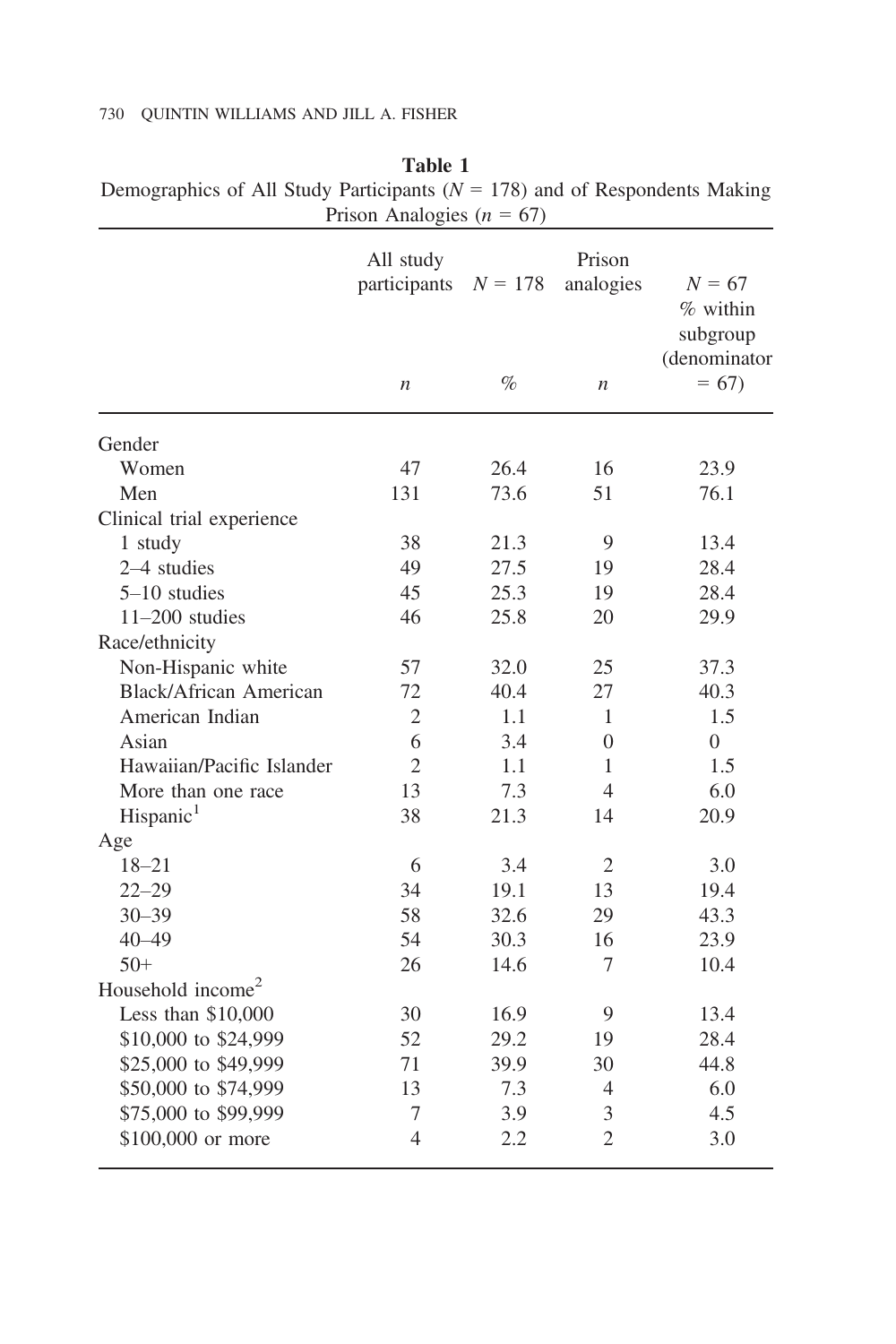|                                                  | All study<br>participants<br>$\boldsymbol{n}$ | $N = 178$<br>$\%$ | Prison<br>analogies<br>$\boldsymbol{n}$ | $N = 67$<br>$\%$ within<br>subgroup<br>(denominator<br>$= 67$ |
|--------------------------------------------------|-----------------------------------------------|-------------------|-----------------------------------------|---------------------------------------------------------------|
|                                                  |                                               |                   |                                         |                                                               |
| <b>Educational</b> attainment                    |                                               |                   |                                         |                                                               |
| Less than high school                            | 12                                            | 6.7               | 2                                       | 3.0                                                           |
| High school or GED                               | 37                                            | 20.8              | 15                                      | 22.4                                                          |
| Some college                                     | 52                                            | 29.2              | 24                                      | 35.8                                                          |
| Trade/technical/vocational<br>training           | 19                                            | 10.7              | 8                                       | 11.9                                                          |
| Associate's degree                               | 21                                            | 11.8              | 7                                       | 10.4                                                          |
| Bachelor's degree                                | 32                                            | 18.0              | 10                                      | 14.9                                                          |
| Graduate degree                                  | 5                                             | 2.8               | 1                                       | 1.5                                                           |
| Employment status <sup>3</sup>                   |                                               |                   |                                         |                                                               |
| Full-time/business owner<br>(self-employed)      | 45                                            | 25.3              | 14                                      | 20.9                                                          |
| Part-time/independent or<br>irregular contractor | 60                                            | 33.7              | 19                                      | 28.4                                                          |
| Unemployed/retired                               | 73                                            | 41.0              | 34                                      | 50.8                                                          |

Table 1 (continued)

<sup>1</sup>The category Hispanic includes all racial groups, of which we have those that identify as white, black, more than one race, American Indian, and Native Hawaiian/Pacific Islander in our sample. <sup>2</sup>

<sup>2</sup>Data for household income were not reported by one participant.

<sup>3</sup>These data are based on consolidated definitions of each employment category that we used to standardize self-reported data from participants.

analysis software. The second coder's task was to ensure completeness of code applications so it was not performed independently (i.e., the second coder could see and edit the first coder's codes). We did not ask questions in these interviews about how Phase I trials were like prison, but we anticipated this theme from preliminary research on this population and coded all participants'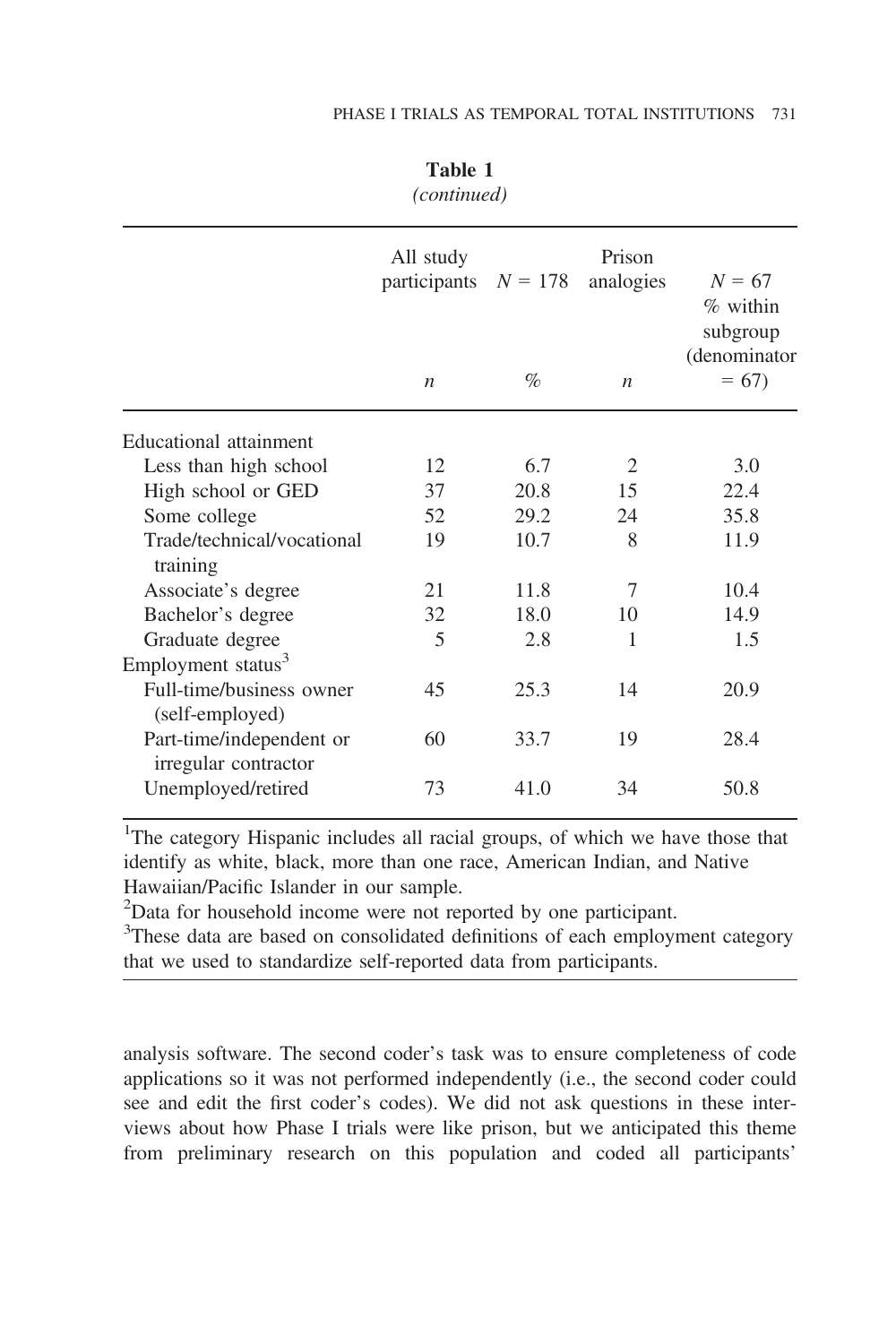references to studies being like prison, jail, "locked up," and so on. As part of subsequent analysis, excerpts receiving this code were then grouped into more specific descriptive categories, including the prison-like conditions of the clinic and interpersonal interactions. We also noted instances in which respondents expressed ambivalence about the comparison between the clinic and prison.

Included in this article are the data that emerged unprompted from respondents who compared the clinic to prison. In total, 67 healthy volunteers, 37.6 percent of all participants in our study, used a prison analogy when describing Phase I trials. These comparisons included explicit discussions about how the clinic was similar to and different from prison. The high prevalence of this unprompted theme underscored the importance of the prison comparison as part of healthy volunteers' experiences. As Table 1 indicates, the participants who compared the clinic experience to prison were representative of our entire sample when it came to their gender, race, ethnicity, household income, and educational attainment. Where the subgroup of participants differs from the sample as a whole is by their experience participating in clinical trials, their age, and employment status. Specifically, first-time participants were far less likely to compare the clinic to prison, which might be a function of interview timing because some with first-time participants were conducted prior to them ever spending a night in the clinic. It is also noteworthy that participants in their 30s were much more likely to compare the clinic to prison, especially compared to participants over 40, but it is less clear why age would have this effect. We also found that unemployed participants were more likely to make the comparison with prison than were those with full- or part-time work. Without another source of personal income, these participants might be all the more likely to feel the constraints of the clinic. This is a theme we further explore below in the analysis of our findings. Because these were unprompted comments, we cannot know how the remaining healthy volunteers in our sample would compare the clinic to prison if asked; they might not perceive Phase I trials as any less constraining but simply did not use the prison analogy to describe their experiences. As we discuss our findings, we use pseudonyms for our participants and flag the gender, race/ethnicity, and clinical trial experience for each person. All participants quoted are not employed unless otherwise noted. Detailed demographic information about these participants can be found in Appendix 1.

### Comparisons of the Phase I Clinic to Prison

Participants' reflections on the clinic space through comparisons to prison reflect the ways in which Phase I trials operate as, what we call, temporal total institutions. We illustrate that in spite of the technically voluntary nature of Phase I trials, healthy volunteers' experiences of the clinic as prison-like reveal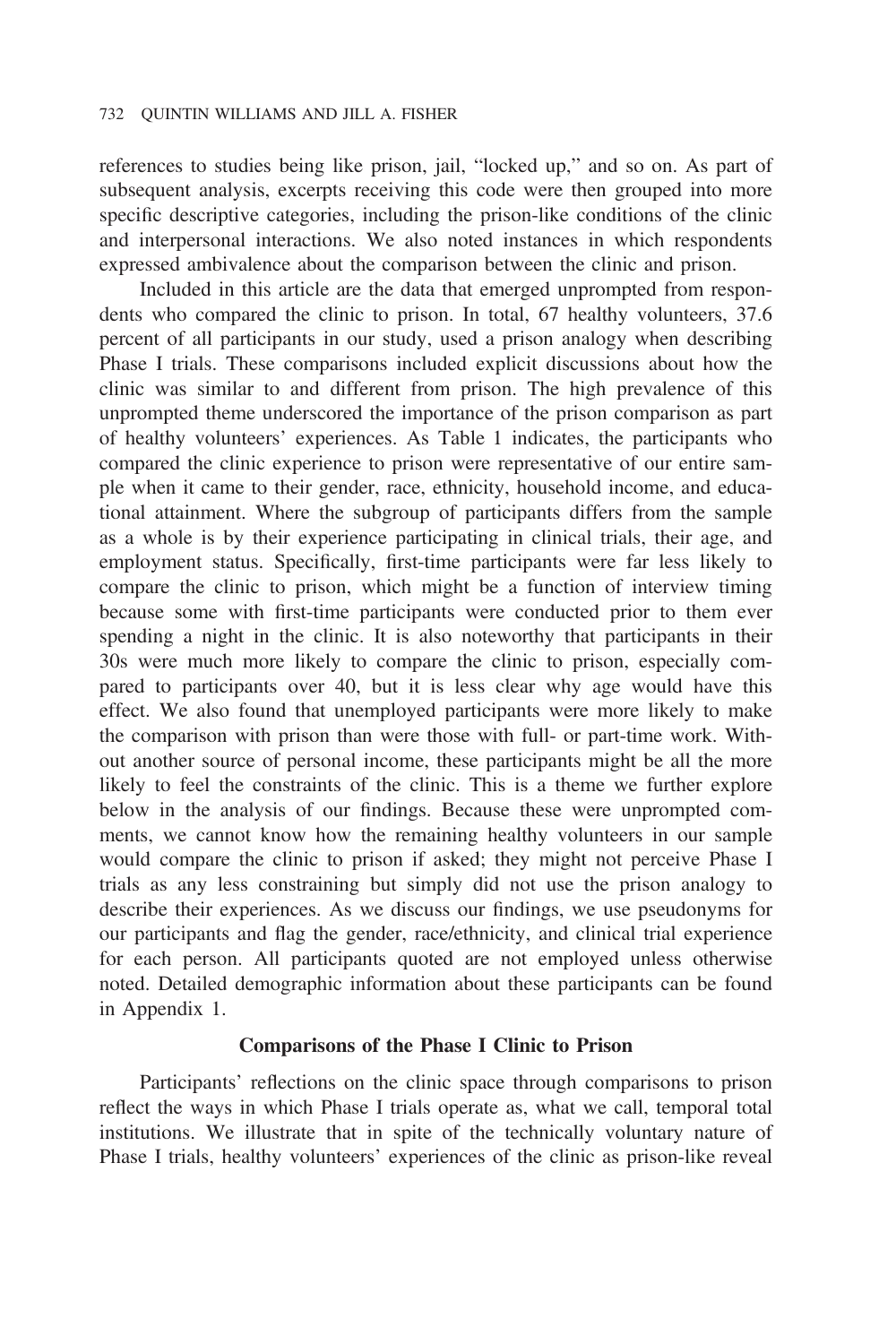the extent to which once admitted to the clinic, participants must submit to conditions of confinement and control as the very terms of the exchange. Specifically, we examine how healthy volunteers use prison analogies to describe study confinement and the material conditions of the clinic, including their experiences of other participants and research staff. We also explore a parallel narrative in which healthy volunteers describe Phase I trials as unlike prison because they have the potential to positively transform their lives. In both types of unprompted comparisons to prison, healthy volunteers are reflecting on their experiences of the power dynamics within the clinic thorough narratives of coercion, dehumanization, and choice. When combined with an analysis of the larger societal forces that shape cycles of participation and undermine voluntariness, these experiences provide evidence of temporal total institutions to which minorities and the poor are subjected.

# Managing the Clinic Confinement

One of the main reasons that healthy volunteers likened their experience to prison is the confinement requirement associated with most Phase I trials. The purpose of the confinement period is to control factors—such as foods, beverages, tobacco, and alcohol—that might affect the results of the studies. Participants generally understand this goal, and they acknowledge that the study compensation is based on the length of time they must spend in the facility, which makes longer confinement periods financially desirable for many. Regardless, once they check in for a study, trial participants are like the inmates in Goffman's (1961) typology of total institutions because they lose access to the world outside the clinic and must adhere to all the rules dictated by the facility and the study protocols. The presumed voluntariness of their time in the clinic is often undermined by their economic need, making them more captive to the clinic than might be expected.

Participants from diverse demographic backgrounds asserted that being locked into a Phase I clinic is similar to being in jail. For example, Owen, a black man who worked full-time and was in his fourth clinical trial, joked, "It's just like it make you feel like jail a little bit. I ain't never been, but it make you feel like you in jail, and you got to eat when they tell you to eat, you know, so they mess with you a little bit" (baseline). Likewise, Sherrie, a white woman who worked full-time and was a second-time participant, explained, "I kind of feel like we're in prison. I mean, I'm sure it's much worse in prison... but, still, I get a kind of feeling what it's like to have your freedom taken away from you" (baseline). Both Owen and Sherrie have enrolled in studies to help make ends meet with tight family budgets, and while their time in the clinic was uncomfortable, they deemed it worthwhile for their families.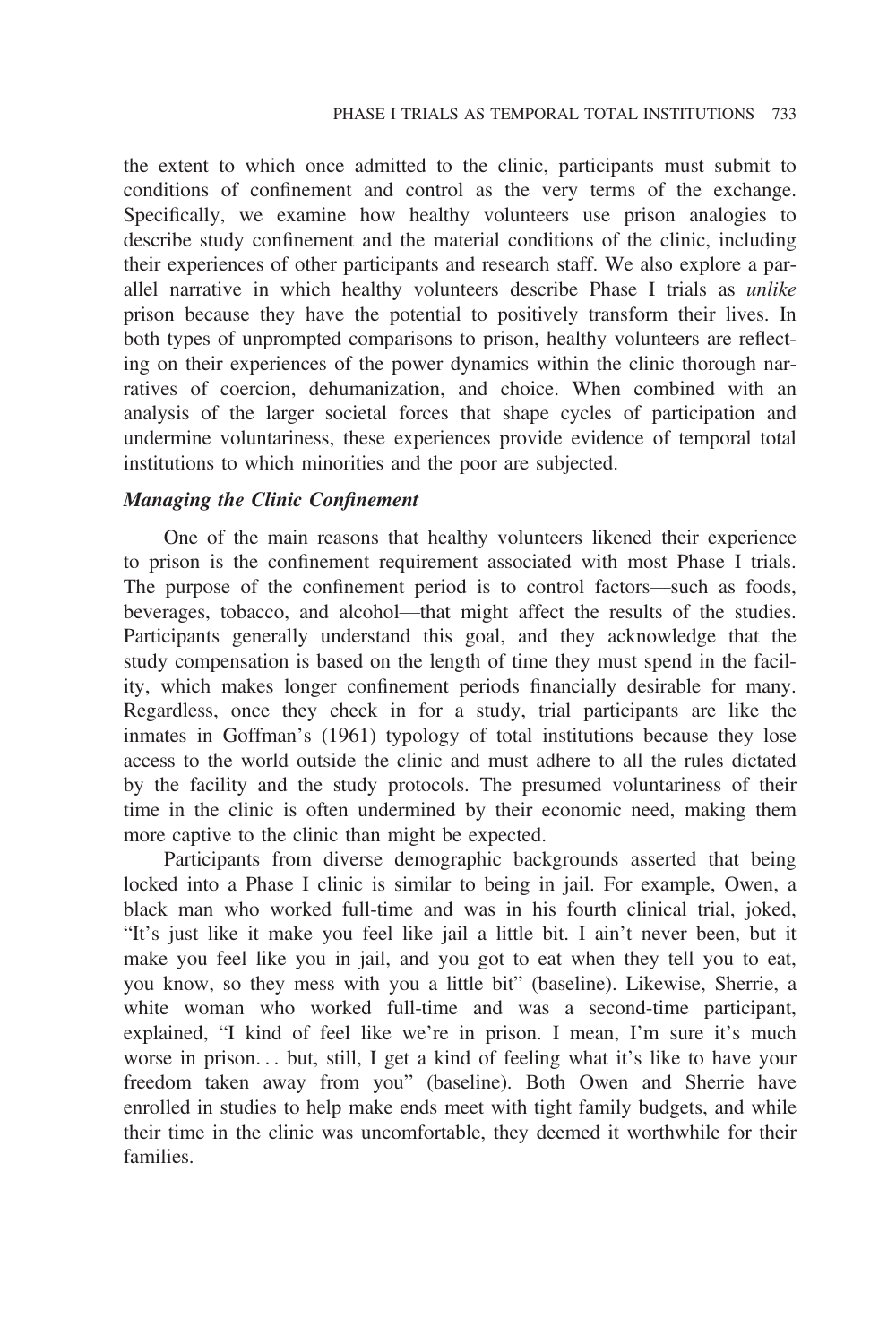For white participants, in particular, the experience of being in the minority when confined also brings out racialized interpretations of the parallel between clinical trials and prison. Charlie, a white man, who had unsteady income from acting but regular income from approximately 60 clinical trials over 20 years, reflected,

Studies are like quite a sociological phenomenon. I mean, I used to look around at some point sometimes during studies, and I would be like, you know, if someone didn't know who we were or what was going on and they just took a photo of all of us in our scrubs... you would think it was almost a mental home or something, a halfway house, you know, or a prison even. You'd think it was a prison maybe. You know, it was a lot of black guys. It's a lot of guys, some guys are pretty rugged... I'd sit there and look at this phenomenon. (6 months)

In addition to acting, Charlie had a history of unstable employment that rarely covered the bills or lasted long enough to leave studies behind. Despite demographic differences, many participants experienced Phase I trials in terms of feeling a loss of freedom, having one's activities controlled, or being in close quarters with racial or ethnic others.

The complaint that study confinement feels like prison was incorporated into how participants prepared to go into the clinic. For example, Paolo, a Latino man who had enrolled in 20 studies, described his process for dealing with the confinement period:

You got to go into the place as if you're serving time. So, when you serve time, you're going to do two things: you go in the yard and work out or... go to the library and go read. If you go into a place like that and you just don't acknowledge that things are going to be taken away from you, then you're not going to do well when you come out. You won't. In the long-term, you won't. So, and now when I go inside, I sort of get in my mind to like finishing a book or getting a certain subject into me... so by the time I come out, I don't feel like anything is really missed, anything is passed. (6 months)

As someone who had spent time in jail, Paolo borrowed from that experience to find ways to handle confinement despite study participation being a technically voluntary endeavor. Moreover, when Paolo's overall economic insecurity is taken into consideration, it becomes clear that the constraints extend beyond the clinic space. When asked what the initial catalyst was for getting involved in studies, Paolo described his situation in this way: "Unemployment. I remember it was with a friend that I'm not friends with now... We were around 23, around there? We were circumstances of our environment, living in the hood, living in the ghetto" (baseline). Remarkably, Paolo's description of why he began participating in clinical trials could also serve as an explanation for how he found himself incarcerated. Persistent unemployment and neighborhood context are broader forces that are critical factors in both types of experiences.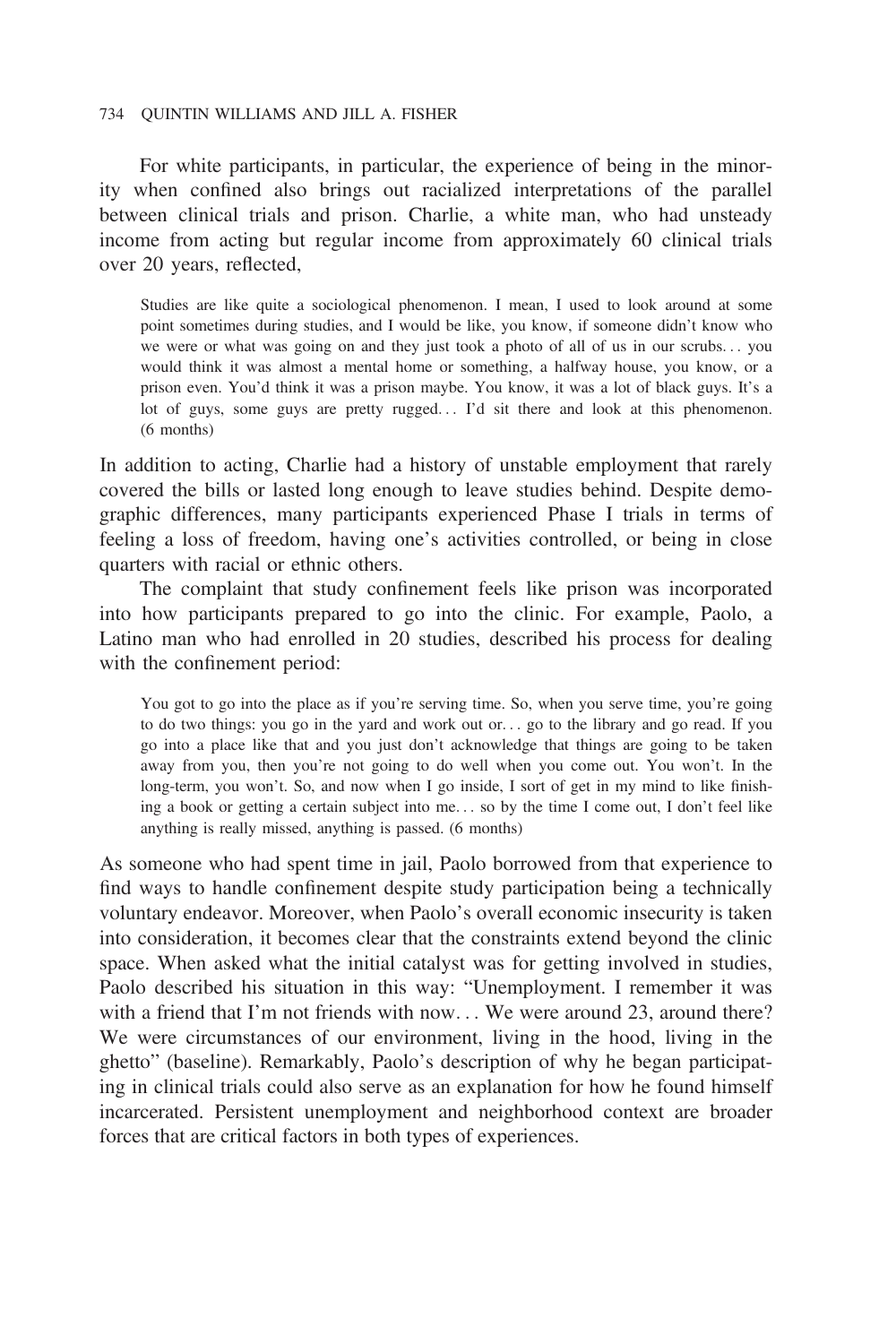Managing the confinement period, however, does not equate to enjoying it. Even if healthy volunteers can technically handle their time locked in the clinic, it can still be a negative experience. For example, Everett, a black man who had participated in 24 clinical trials, told of his experience in one particularly long study:

The longest I ever been to, just like in [total] days, has been 35. ... 30 to 35 days is my longest. My family can't take it. I-I go stir crazy. I can't take it. It's like being locked up. Especially if it's a place that doesn't have many things for you to do... Made a lot of money in that study. Don't get me wrong... Made good money. (baseline)

Like prison, confinement in clinical trials is hard not only on the participants but also on their families. In Everett's case, he was leaving his wife and three children for more than a month as part of the trial. In the end, he and other participants can justify it in terms of the compensation they receive, but that does not change the difficulty of the experience itself. To put his choice to participate in context, Everett described his financial situation as "erratic" and a stringing together of government support, irregular employment, and trials; even with all these streams of income, Everett still bemoaned, "Believe it or not, it's still not enough" (baseline).

The limits to the voluntariness of Phase I trials come into sharp relief when healthy volunteers are confronted with personal situations outside of the clinic while they are confined during a study. For example, Darius was a black man who had participated in more than ten clinical trials and also found odd jobs between studies. He, his partner, and seven children lived on the West Coast, but he traveled to Phase I clinics across the country to enroll in studies. During his initial interview, he talked about his three-year-old son's severe asthma for which he had been hospitalized several times. Darius shared his worry about traveling for studies given his child's health condition:

There was one incident [when] I was out of town, and he was rushed to the hospital. ... And it was one of the scenarios where I was way across the country, and then he's at the hospital, and then he wasn't really looking too good. ... So I did a lot of praying, then overnight he got a lot better. 'Cause I was gonna have to leave the study and get back home, but things turned out good... That's the negative things that goes through your mind when you're somewhere and you're doing a study, the worst-case scenario, you're gonna have to leave [the study] for a family emergency and all that, then you basically just threw a lot of money away. So that's-that's the things I pray for: that that never happens when I'm gone doing a study, so I don't have to leave. (baseline)

Clinical trials were the primary source of income for Darius' family, so there is tension surrounding whether a situation at home warrants withdrawing from a study. Coupling his financial situation with his worry about his son, it is not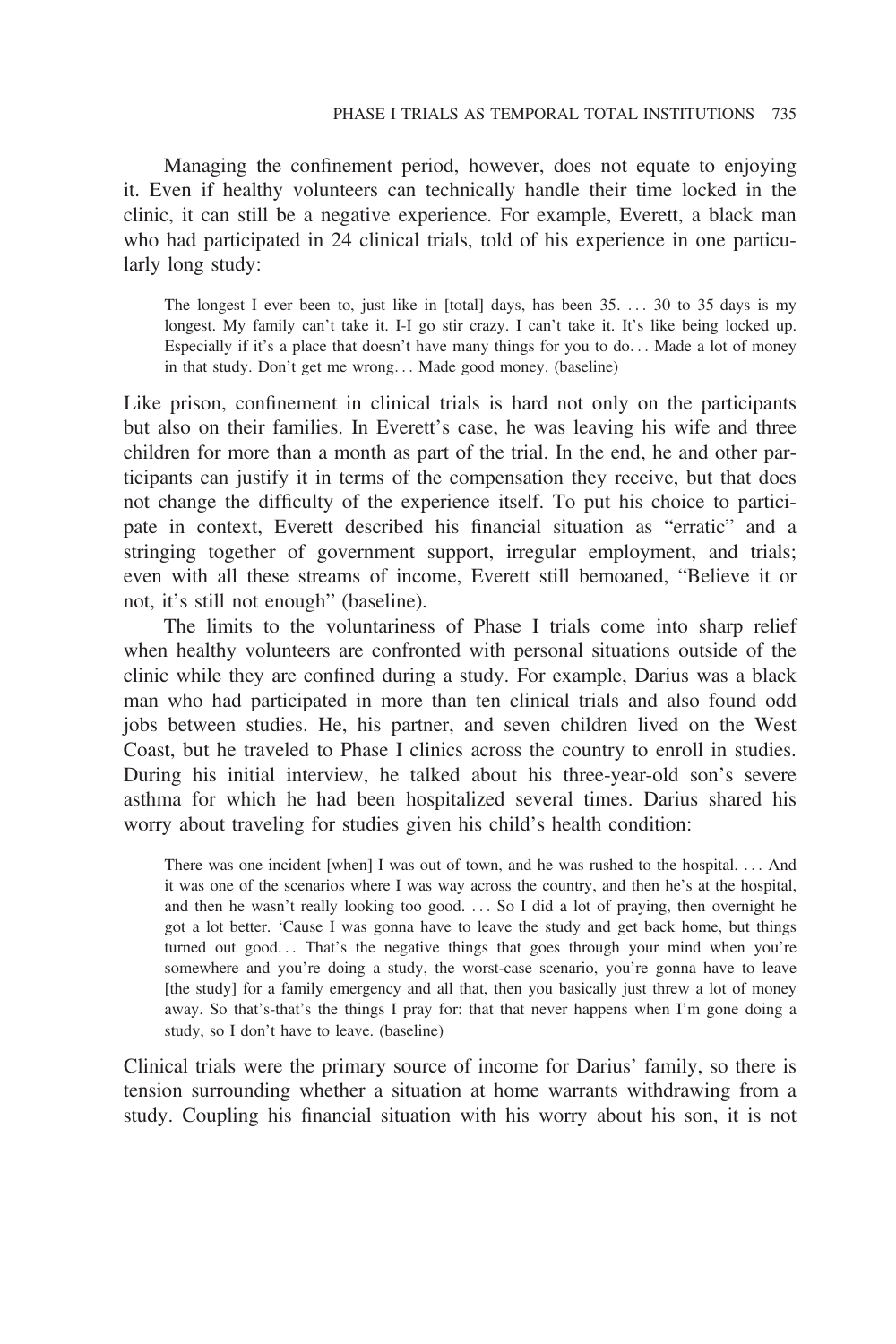difficult to imagine that the clinic can feel like prison, a sentence that needs to be served in full in order to receive the compensation.

The participants who compared Phase I trials to prison because of the confinement in the clinic reveal two things: the material constraints of trial participation and the broader economic constraints that motivate participation in the first place. These participants ranged from people who financially relied wholly on trials to those who used it as an occasional supplement. They used money from trials for emergencies, to pay rent and other critical bills, or to enjoy a sense of economic mobility, among other things. Thus, confinement in the clinic is all the more constraining because economic need compels people to volunteer.

# $E_{\text{eff}}$  is the Clinic Facilities

In addition to confinement, participants noted several other characteristics of Phase I clinics that made their study participation feel like a prison experience, such as the clinic space, fear of other participants, and their interactions with the research staff. While the limitations to personal freedom might be a necessary part of Phase I trials, it is more difficult to see why the clinic conditions should be reminiscent of prison. Importantly, subpar facilities signaled to healthy volunteers that the clinic staff did not appreciate or respect their needs or even value them as individuals. Participants' experiences of the clinic can be read analytically as the dehumanization that is designed into the structure and routines of total institutions (Goffman 1961; see also Malacrida 2005).

While clinics can vary in how their spaces are configured, healthy volunteers often found that many facilities were designed primarily to house as many participants as possible rather than for those participants' comfort. For example, Darius described one such facility:

They treat you like crap over there... their demeanor, like they act like you're-, you feel like you're in jail or something like that. And then the way they put you up: you're in a room, so it's like 15 bunk beds with a bunch of people in there, and it's like 15 dudes in one room, and it's just, you know, it's-it's not cool. And you got different personalities in there, and... the place is small. It's like cramped. (baseline)

These conditions were a surprise to participants who, not knowing what to expect, assumed that the clinics would resemble hospitals, with semiprivate rooms and individual bathrooms. While some Phase I clinics are indeed organized in this way, it is not the most common spatial design. Bunk beds and communal bathrooms are much more typical in these facilities. Sally, a white first-time participant who was unemployed and recently evicted from her apartment, joined a clinical trial to get enough money to rent a new place for her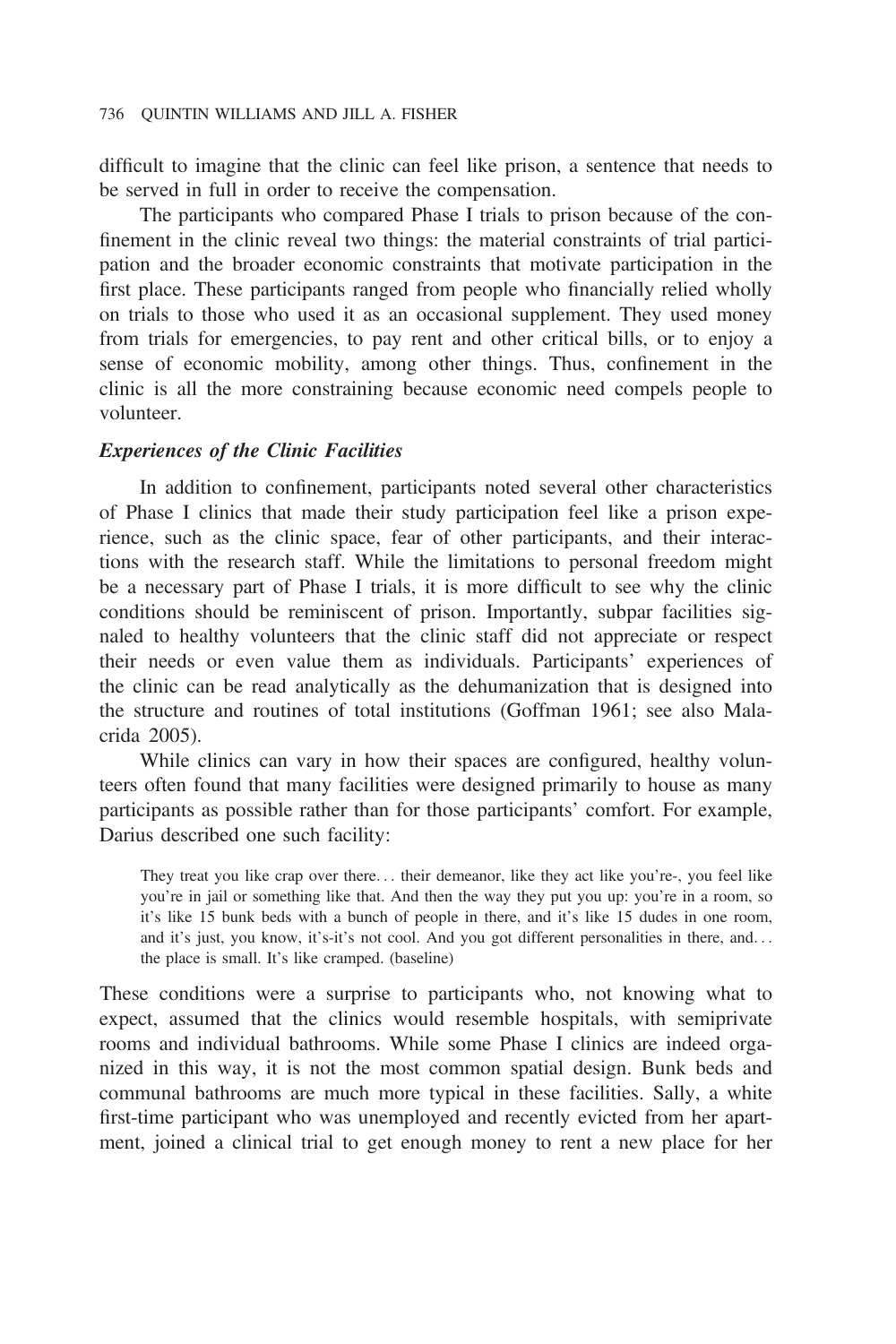and her son. When confronted with such a space, she reflected on clinic conditions this way:

I expected the rooms to be like [the way they were for] the very first screening—like when they took our ECG's or whatever at first and did whatever—where we had like a hospital thing and the curtain that pulled around, you know. I-I expected that. And then [when I checked in for the study,] I saw these [bunk] beds out here, and then I was like, "Shit!" So then I was like, and I was like, "Uh, uh uh... all of us together [wearing our tan scrubs], we look like a box of Band-Aids." It is kind of, you know, prison-y. You know, the showers without the door, you know, just kinda weird. (baseline)

Finding the clinic to be oddly like prison, she balks at being forced to wear scrubs, which is another common frustration expressed by participants.

While not always explicit, clinic conditions are experienced as dehumanizing by many participants. There is often the sense that the clinics can and should do better in how they treat participants. For example, Morgan, a white man who had participated in 15 studies, complained,

Every time I've ever done a study there, I always complain about the food, and I know other people do the same thing. Figure maybe one day they'll get the message but they haven't... And if you got people cooped up for sometimes a few days or sometimes a week or [even] weeks or a month, the food ought to be a little better... You're sacrificing a lot of your time; you know, you ought to be fed better than a prison inmate. (baseline)

Morgan used a comparison to prison to assert that the clinic conditions are unacceptable given the "sacrifice" healthy volunteers make by enrolling in studies (see also Monahan and Fisher 2015).

In addition to physical manifestations of the clinic, healthy volunteers also describe fears they have about other participants as contributing to their feeling that being in studies is like being in prison. In fact, many make assumptions about others, claiming that those who act like "prisoners" are likely people who have a criminal background. It is true that Phase I clinics typically do not run background checks on healthy volunteers. On one hand, this means that there is no discrimination for entry into studies based on individuals' histories of incarceration. This is a positive for many participants because it provides an economic opportunity that many individuals would not otherwise have (see also Cottingham and Fisher 2016). On the other hand, it also creates some level of fear and distrust of participants who are assumed to be ex-convicts and are seen as suspect and potentially dangerous. For example, Rafael, a black Hispanic participant who was in his twentieth study and described himself as a "little gay guy," described participants this way:

You don't know who you're going to run into [in studies]. You don't know what type of people they are... Like people, like I said, here are coming out of jail, so these could be excons, ex-murderers, who knows, thieves or whatever. I'm like a little cautious. (baseline)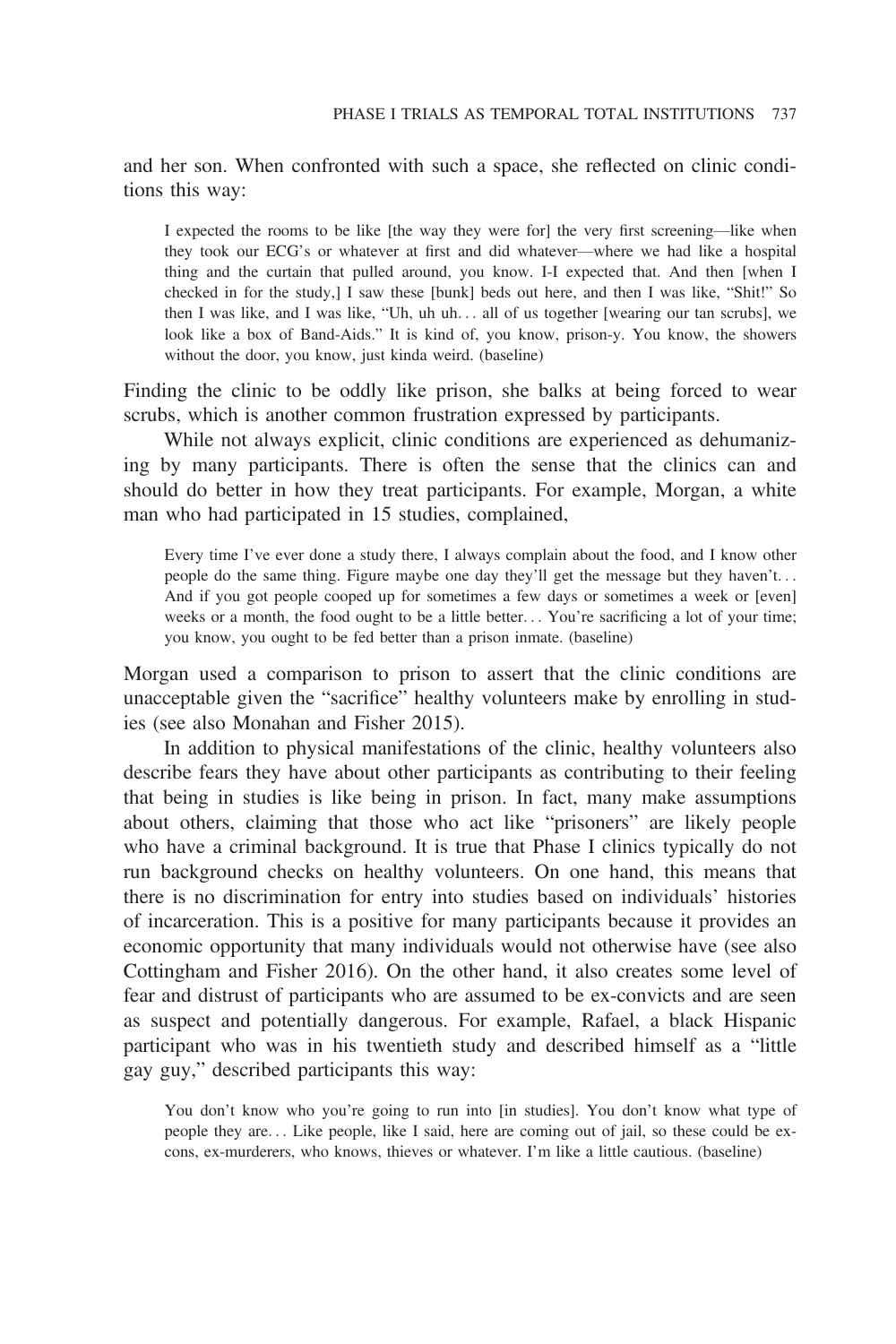This sort of fear of other participants was quite common. In part, this was a result of how some clinics are set up. For instance, Rafael reflected on the presence of metal detectors at the clinic:

Okay, I've never been to a study place where they had metal detectors [other than this one]. So that, to me, is another strike [against this clinic]. Like this is the hood, this is people getting out of jail, probably trying to sneak in shanks... They even wanded me down, you know, like metal detector wand. (baseline)

This particular clinic's use of metal detectors gave Rafael the idea that there might be a reason to fear, and to his mind, the people to fear were those who were straight out of jail. Another example of being afraid of sharing the clinic space with formerly incarcerated people came from Sherrie when she declared,

I'm assuming they let felons in because they've said before that—the staff has said before that they worry sometimes because they have rapists that are there, you know, convicted rapists who stay the night. And they put us all in the same room together, men and women... One night there was a girl who worked there, and she... was afraid to open the window [to the nurses' station] when the guys came up. [incredulously] But you don't mind putting the participants in bedrooms with these men, but you won't even open the window at night to ask them what question they have and you're behind a locked door?! You know what I mean? I think that it is wrong because, "Oh, I'm gonna protect myself, but you guys don't count because you're just lab rats, so it doesn't matter. You signed up for this so you're asking for it," basically is what I feel like [they're saying]. (1 year)

Healthy volunteers like Sherrie expressed these anxieties perhaps because they felt vulnerable being locked into the clinic space with participants who are unknown and different from them. These respondents illustrated that it is not just the material conditions of the clinic but also their interactions with and assumptions about other healthy volunteers that made the experience feel like prison. Whether they were worried about direct threats to themselves or were describing a type of attitude that some participants might have had, there was nonetheless a strong belief that some healthy volunteers were criminals and needed to be avoided.

In spite of all the observations that healthy volunteers made about the clinic space and other participants, it was their interactions with staff that made explicit how prison-like conditions were dehumanizing. Sherrie's quote about the staff member safely locked in the nurses' station while rapists might roam the clinic was one articulation of why participants felt as though the staff saw them as inferior. Concerns like these were often explicitly tied to participants' perception that the clinic is like prison. Travis, a black man who had enrolled in about fifty studies but had slowed down his participation over the past several years, speculated: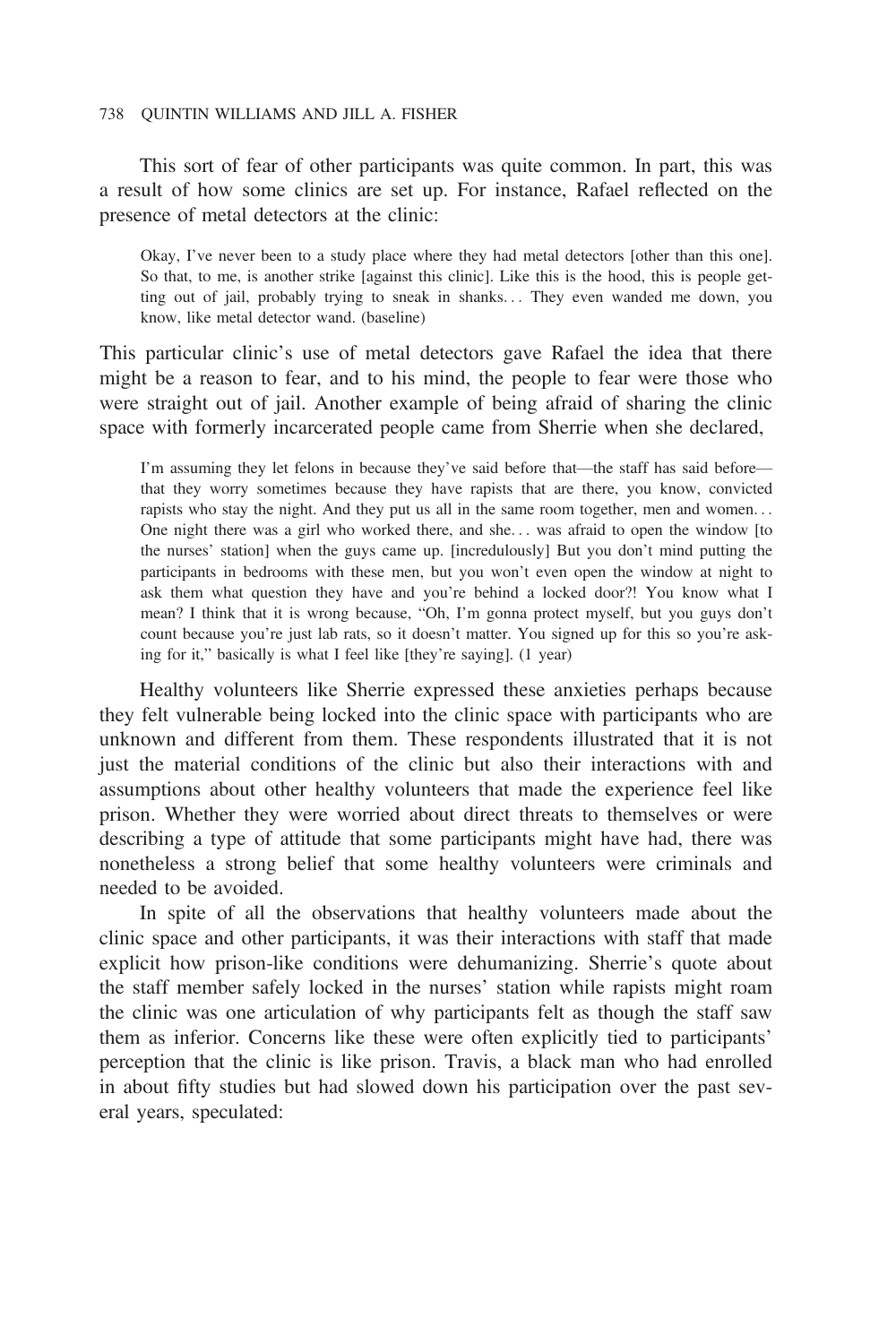I think they treat us all the same based on whatever happened prior [with other participants]. So if they had bad things that happened, then it's, "[bitterly enthusiastic] Ooh, let's lock 'em down the next go around. These people that just walked in... let's lock 'em down! Let's clamp on 'em! Let's be real militant-like." You know, it's like, "Come on!" I mean, [exasperated] this is research! You know, I'm not in jail! (1 year)

Travis was aware that participants could cause problems during studies, but he took issue with the research staff treating all participants as if they were unruly inmates needing to be subdued.

Many healthy volunteers tried to make sense of the dehumanizing treatment they claimed to receive from the staff by focusing on the compensation. Natasha, a white immigrant to the United States and a full-time study participant who had enrolled in 45 clinical trials, commented,

They were rude! You know, and I was like, "You don't talk to me like this. I'm just as human being as you are." Just because I'm [a] subject there and I make more money than you do, it doesn't mean that you have to treat me like I'm some, something... Some of them are really good people, but some of them are not. Some of them treat you just as a number, as a subject, not as a human being. Either they're jealous or they just, I don't know, you know... we make more money than they do, so they don't like us. (1 year)

Natasha, as well as others in our sample, believed that they were treated badly because they were paid well in Phase I trials. While it is unlikely that healthy volunteers actually make more money annually from clinical trials than staff make, this was nevertheless a strong narrative among participants because they focused on the amount they got for their time in the clinic compared to staff for those same number of days.

Regardless of the veracity of their interpretation for why staff might treat healthy volunteers with disrespect, it was also another window into the economic need that motivated participants to enroll in clinical trials. The financial exchange was also what prompted them to return to the clinic in spite of feeling that it was like prison. For example, Zach, a white struggling musician who had participated in six studies, admitted,

When you're in the middle of a study, there's always that, "Oh God, like I'm doing this again. It's rough. I gotta stay in here like I'm in jail, eat bad food..." Every time you're in a study, you don't want to do another one. I mean, but it goes away when you get out. (1 year)

When reflecting on his overall thoughts about participating in clinical trials in the same interview, Zach said, "They're paying me a lot of money, and so I don't mind." The financial motivation was really at the heart of participants' perceptions, not just about the confinement but also about all the conditions to which they are subjected.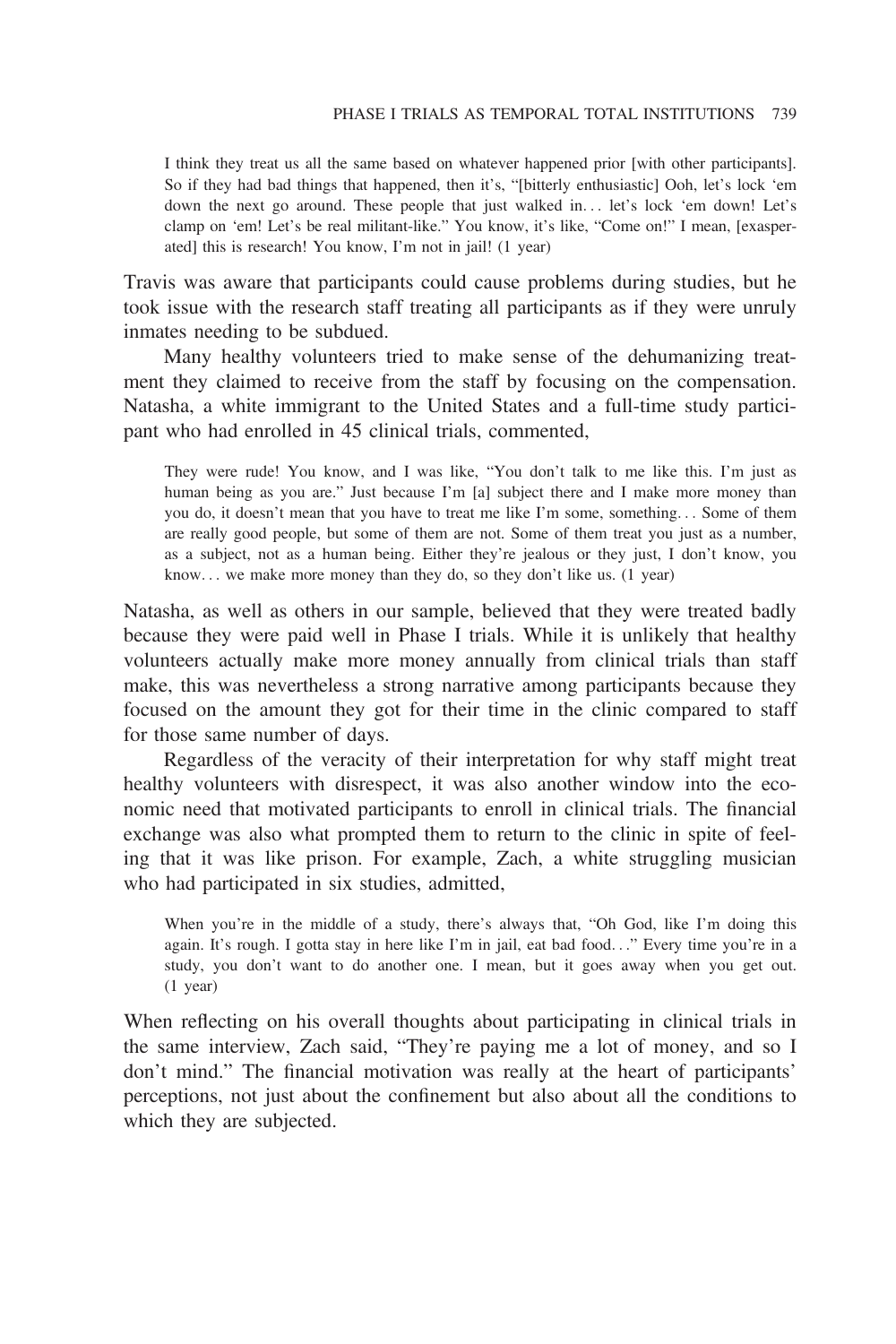Participants' accounts of being treated like prisoners—or "cattle" and "lab rats," in some instances—and their discomfort about the physical environment and routine of the clinic can be thought of as manifestations of a total institution experience. Whereas the confinement itself challenges participants' sense of voluntariness, the clinic conditions are experienced as similar to prison because of the felt constraints in terms of what participants must wear and eat and because of the dehumanizing effects that these structures and their interactions with staff can have on them. For Goffman (1961), a central theme of the total institution is the staff–inmate relationship, one that he considered to be fundamentally antagonistic. These antagonisms arose from a fundamental difference in position within the clinic. Research staff were closely aligned to the institutional goals of the clinic, and as participants' statements about the clinic revealed, inmates were on the receiving end of the institutional goals of the clinic carried out by staff. Thus, the temporal total institution is not merely temporary consent to confinement, but also immersion into a set of practices and meaning between staff and participants that many participants experienced as dehumanizing.

# Clinical Trials as Transformative

As healthy volunteers compared their experiences in Phase I trials to prison, sometimes the salient point of comparison was how the clinic was different from prison. These negative comparisons, often made by the very same participants, also perform important analytic work. Specifically, contrasts with prison represent how Phase I trials as a temporal total institution can be a place where their short-term investment of time in the clinic could be transformative in the long term. That these trials rarely have this impact on individuals' lives can also motivate their serial return to the clinic with the hope that the next time will be different. This conception of total institutions complicates further the blurring of voluntariness and coercion because the unfulfilled promise of transformation is experienced as a temporary constraint that must be endured without complaint because it is a path to future freedom and financial benefit.

The fact that Phase I trials pay relatively well was often the first reason that healthy volunteers gave to explain how participation differs from prison. For example, Derek, a black participant in his second study, rehearsed this view when he said, "All I do is just give them my time. I get into a regulated facility. You could say it's like jail, but people in jail don't even get paid to be in jail" (6 months). $3$  The controlled nature of the clinic itself reminded Derek enough of prison that he made the comparison even as he refuted it based on the payment he would receive for his time there. Similarly, Elena, a Hispanic participant in her third study, reflected this way: "But then this other guy [said], 'No, it feels like prison in here.' And I go, 'I don't know about that... ain't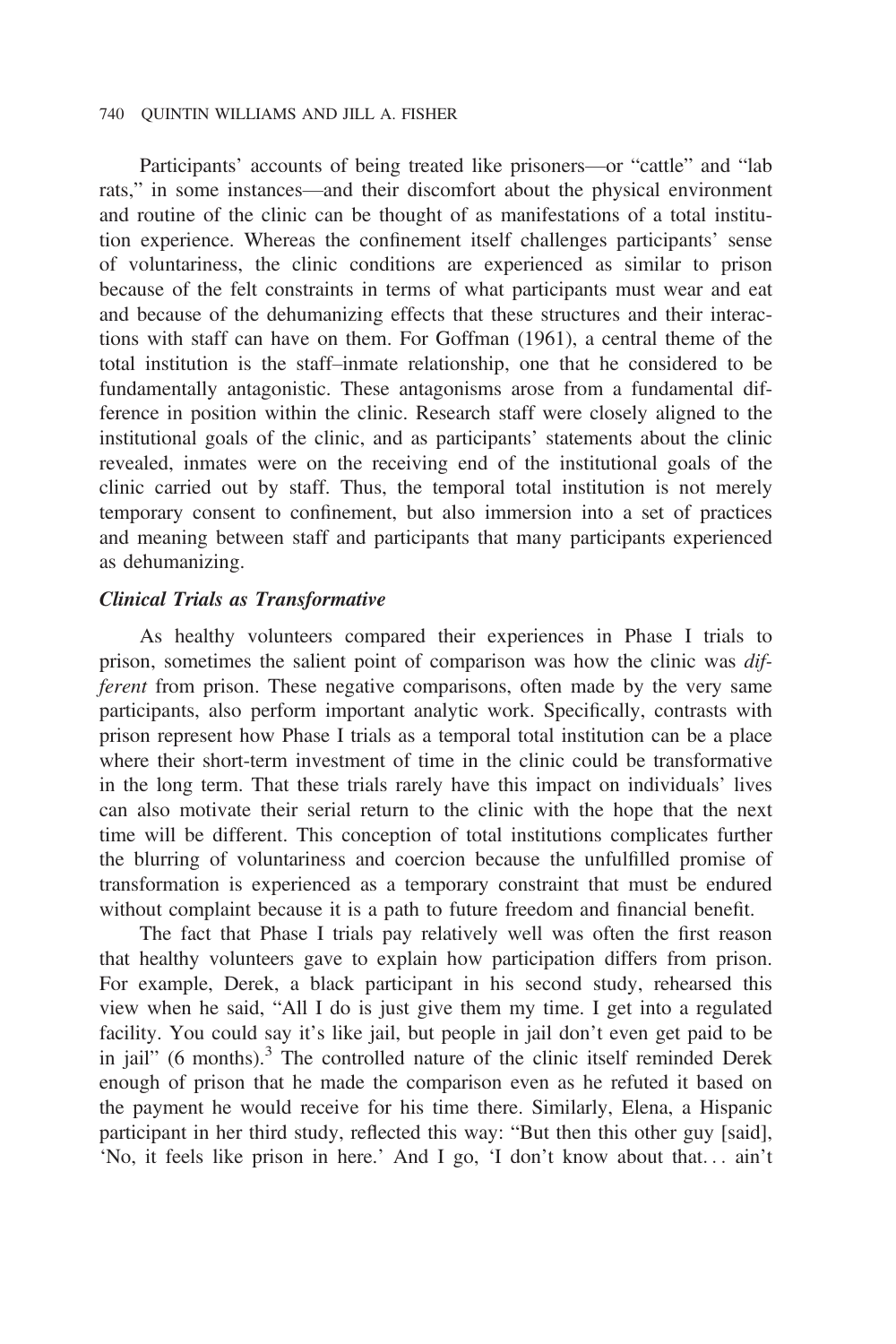nobody going to get shanked here'" (baseline). She went on to describe the little freedoms, like watching TV and interacting with other participants, as distinguishing the clinic from prison, emphasizing that healthy volunteers do not actually pose a threat to each other. In general, she focused instead on the positive impact of studies in her life, saying,

[Participating in clinical trials] is a way to keep me just a little bit above water, keep me from sinking... in every aspect that I can think of, I mean, [this clinic] is helping me a lot, you know, to go ahead and clothe my children, to go ahead and pay bills. (baseline)

Thus, for Derek and Elena, the clinic could not be like jail because it was the institution that was keeping them financially afloat, which was particularly important given that neither of them was employed. In spite of the different framing of the clinical experience, their dependence on studies highlights critical constraints even if not felt within the clinic. Much like their counterparts who saw the clinic as a prison, their perceptions were also shaped by their economic insecurity.

Additionally, those who contrasted Phase I trials to prison often focused on the fact that healthy volunteers had the choice about how to experience their time in the clinic. They could focus on the money and the positive things that it could do, or they could focus on the temporary negative aspects of the confinement. For example, Austin, a black man, was working part-time and had participated in three studies at baseline, but he ended up quitting that job by the time of his 6-month interview and reported enrolling in six additional studies in that time frame. Thinking about the right attitude for clinical trials, he emphasized,

You got to really like put yourself into like the state of mind like... where you just focus on your next [study] paycheck, you know, and focus on all the positive stuff you're going to do with your money. You can't just sit around. Like I see some people like mentally can't be away for like a month. You know, to them, it's like being in the Army, they're forced to do it, or it's like, you know, being in jail to them sometimes. (6 months)

Austin acknowledged that the experience could feel coerced and involuntary, but he contrasted his attitude with other participants'. This is not unlike Paolo who gave himself projects to help pass the time in confinement, but for Austin, his focus was on the transformative effect the money he was there to earn could have for his family: "Yeah, it go towards the bills. I'm actually saving for like, it's life insurance for my kids, but in the future, they can take it out for college" (baseline). Like most participants, Austin's motivation to endure studies was in part shaped by his strategy to use studies to provide for his family in the short term by paying bills, but unlike many participants, he also had a longer-term plan of using studies to save for his children's education.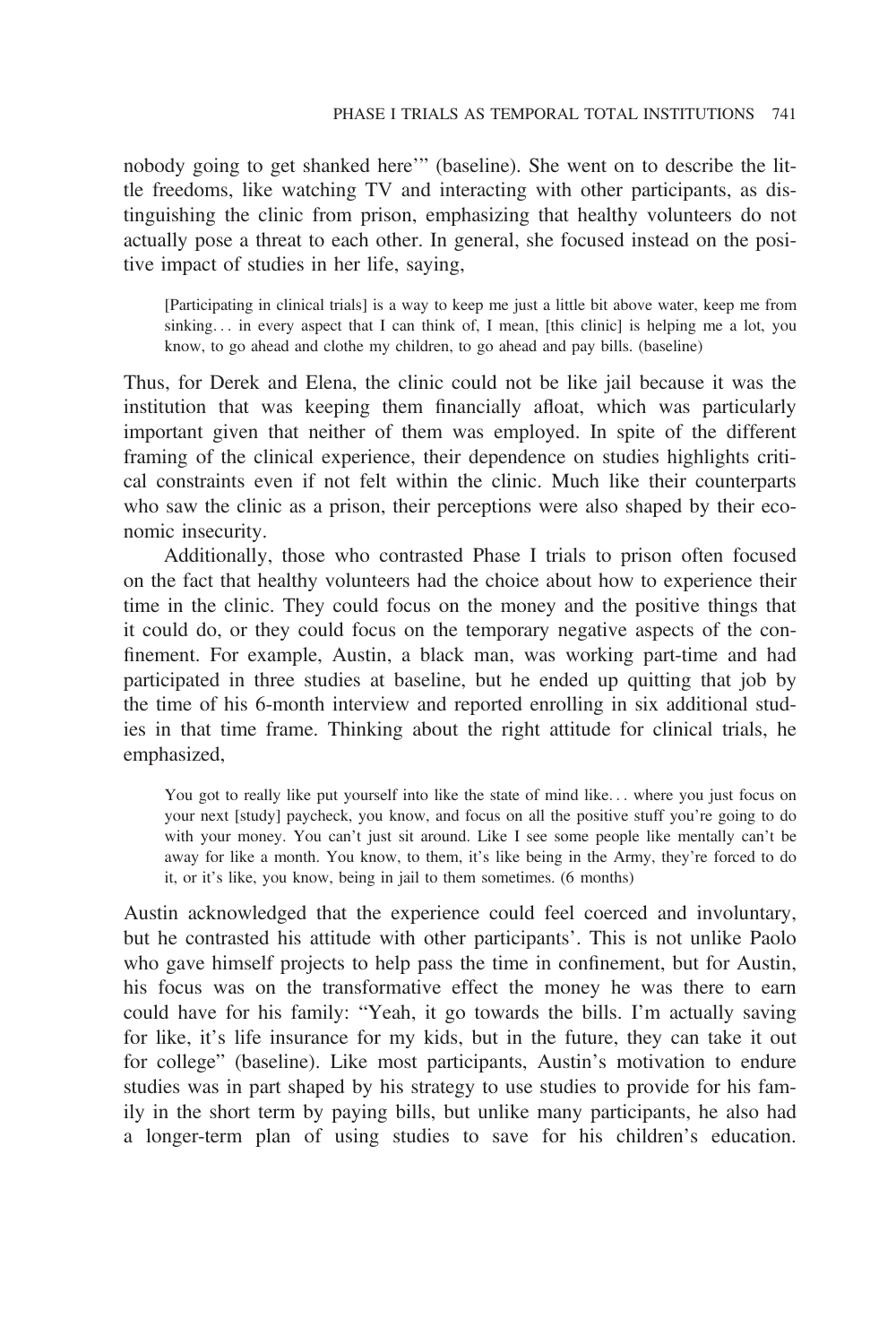Likewise, Roman, a black man who was a longtime study participant, estimating he had enrolled in over 200 studies in twenty years, also contrasted himself with other participants:

Then you got the ones that have done jail time, want to equate this to jail: "Oh, this feels like when I was locked up." So, I look at them, "You had to wear scrubs when you was locked up?" Or I'll say to them like, "You could take a shower anytime you want when you was locked up?" And they look at me like, "You know what I mean." "No, I don't. I really don't." ... That's an institution where you can't leave no matter what you do. This, you can leave. You come in on Monday; you can leave on Friday if you want. You're going to leave with Friday's pay [rather than the full amount], but you can leave, you know what I mean? So you can't equate this to that. (baseline)

For Roman, the fact that he chose to enroll in studies and can leave at will was the key reason why he contrasted the clinic with prison. The other critical aspect was that he believed, even in spite of his long-term participation, that with just a few more studies, he could quit studies and be a small-business owner instead. He explained his goal,

I see the next 2 years of studies going towards me opening up a business or doing something that will prepare me to stop [enrolling in studies]. I'm considering taking all my study money and putting it into a retirement plan for the next 2 years [as a way of saving it], just take all the checks and just retirement, retirement, so that's like 4 to 6 studies a year, that's 12 studies [total] for 2 years. (baseline)

In other words, for both of these participants, clinical trials offered a way to save for a future that few other financial opportunities would allow. While Roman also emphasized the voluntary nature of studies as another point of contrast with prison, it was quite striking that he had been serially enrolling in Phase I trials for the past two decades and appeared to be in no better financial situation now than he was in the 1990s. This could indicate that he was trapped in the myth of the transformational potential of clinical trials, harboring the unattainable belief that it would just take another 2 years to reach his financial goal, keeping him enmeshed in the research enterprise.

For some healthy volunteers, the financial incentives for participation were used to contrast Phase I trials with a prison. While most healthy volunteers, regardless of whether they compare or contrast the clinic to prison, would likely agree that the monetary reward was worth the confined experience, those who argued that it was not like prison tend to focus on the broader value of the compensation for the time spent. The exchange is not just cash payment, but rather it is a promise of a better future, which can be shorter- or longerterm depending on the participant. In this way, the clinical trial experience is also a temporal total institution: It promises the possibility of a form of reinvention in exchange for consenting to the constraints of study participation.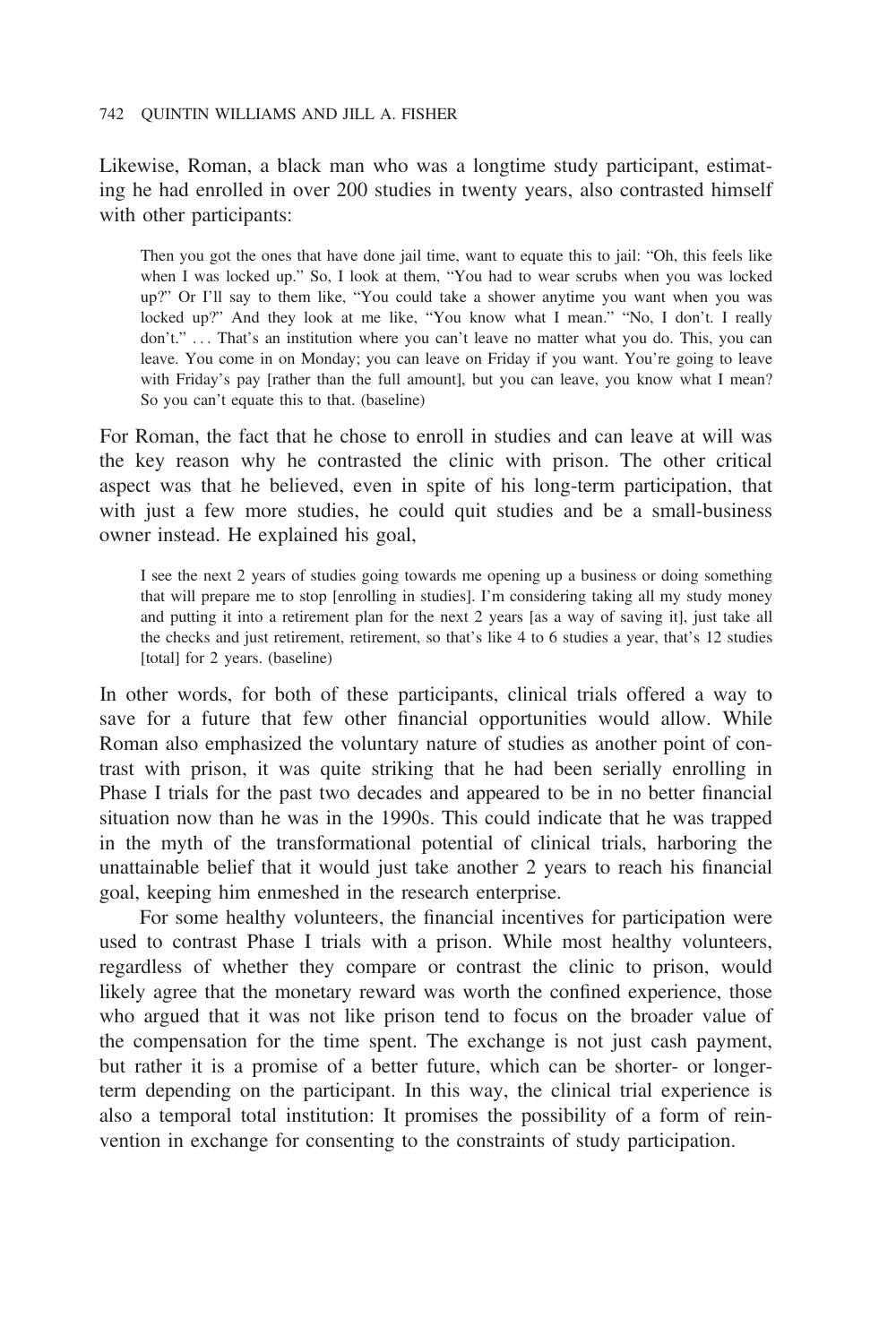# **Conclusion**

Healthy volunteers' mobilization of prison analogies when describing Phase I participation reveals aspects of their personal clinical trial experience but also the larger constraints of their social positions. The clinic was like a prison not only because of the material conditions of the study, but also the economic conditions that compel participation to begin with, making their time feel coerced because they cannot leave without foregoing the better part of their compensation. This might help to explain why those who are unemployed are most likely to compare the clinic to prison. At the same time, participants contrast Phase I trials with prisons because the fixed-term financial exchange has the potential to transform their lives for the better. By comparing or contrasting the clinic with prison, healthy volunteers explicitly draw attention to Phase I trials as a type of total institution.

Goffman's (1961) conceptualization of total institutions has been updated and developed by scholars to account for subtler institutional workings of power (e.g., Davies 1989; Ritzer and Liska 1997; Scott 2010). It is thought that contemporary societies have all but done away with totalizing authoritarian institutions; instead, people often willingly sign up and take part in their own subjugation (Scott 2010). Phase I trials illustrate the complex nature of contemporary total institutions. We have argued that these research studies function as temporal total institutions in that they temporarily subject participants to coercive terms of confinement, maintain dehumanizing environments, and offer the promise of a reinventive experience. While Phase I trials are formally voluntary, healthy volunteers are nonetheless powerless to set the terms of their participation. Additionally, the threat of losing their compensation acts coercively to make healthy volunteers, in an important sense, captive to the clinic once the study begins. They have the right to leave should they so choose, but this agency is constrained by their broader socioeconomic contexts. The narratives of healthy volunteers by and large suggest that rather than experiencing Phase I trials as an empowering reinventive institution as Scott has defined it, healthy volunteers are more likely to view the clinics as repressive in the Goffmanian sense. Unlike the indoctrinated individuals who Scott describes as consumers of the "self-discovery" offered by membership in reinventive institutions, healthy volunteers instead recognize that any transformation that results from their participation stems from the compensation and not the clinical trial experience itself. Thus, when voluntariness is constrained by social and economic inequalities, individuals might determine it is the right choice to submit to highly controlled and dehumanizing environments. Our conception of temporal total institutions aims to account for this type of voluntary participation in coercive institutions.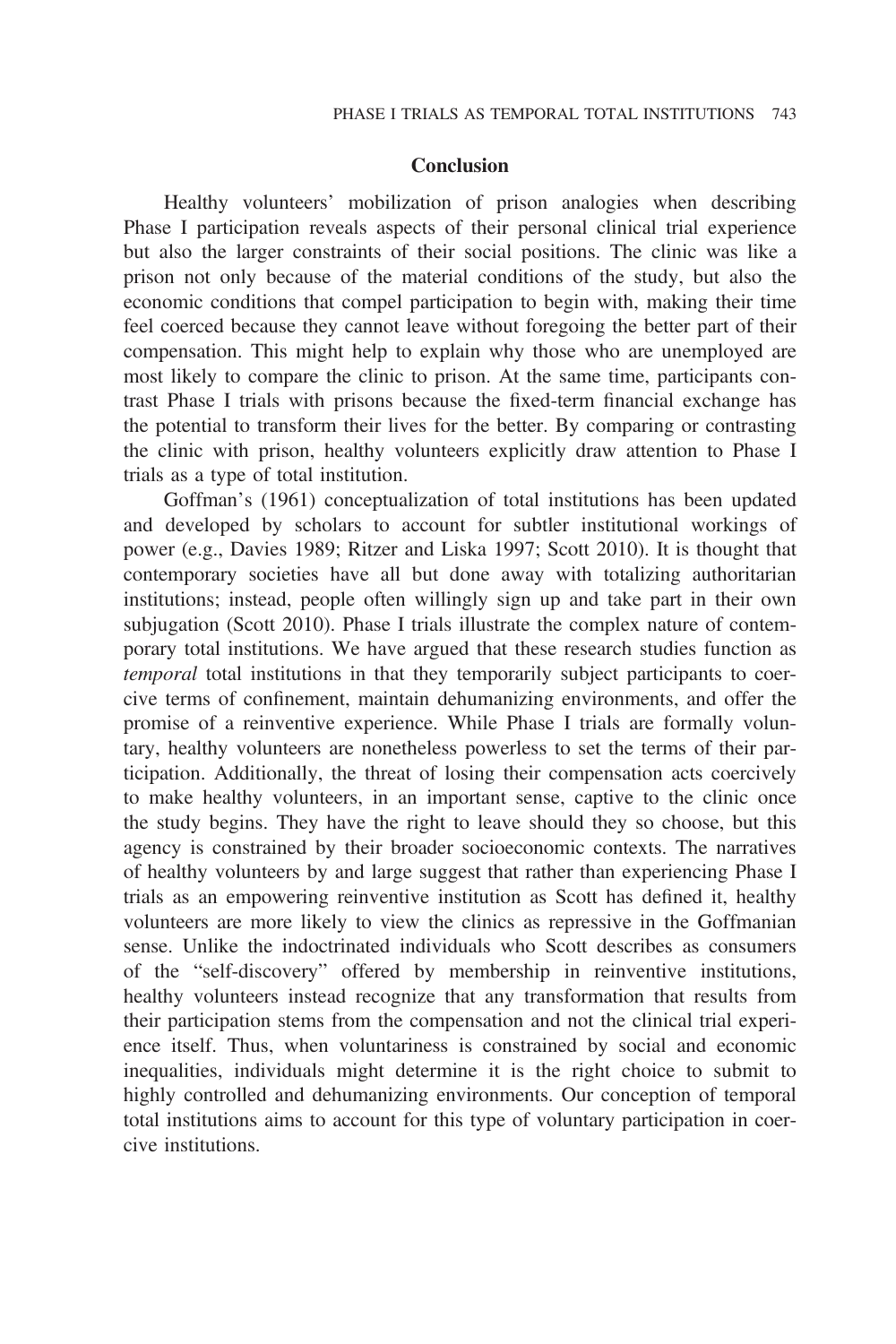Given the economic condition of most healthy volunteers, who tend to be poor, working class, and minority, their choices are restricted by their economic insecurity. The racialized social system (Bonilla-Silva 1997) in the United States constrains opportunities for non-whites, which places them at the bottom of the economic hierarchy (Bobo 2011; Feagin 2013; Oliver and Shapiro 2006). Inequality has increased markedly in the United States in the last several decades (McCall and Percheski 2010), and the case of Phase I trials demonstrates that the consequences of increased inequality can sometimes be hidden within non-traditional institutions of social control. Persistent economic insecurity among non-whites may motivate them to enroll continually in Phase I trials. Participants try to "reinvent" themselves financially in the absence of other economic or employment opportunities. Yet, in spite of their hopes, the money quickly disappears, the participants need more, and they continue to enroll in studies. In this way, being trapped by their own economic insecurity further imprisons them in the institution of Phase I trials even when they are not confined to a clinic. Seen in this light, the consequences of inequality are not only in the quantitative disparities, but in the creative ways in which people try to make ends meet in the face of them (Monahan and Fisher 2015). For instance, inequality brings people into exploitative relationships with financial institutions, such as banks and payday lenders (Gallmeyer and Roberts 2009), much to the dismay of social critics. These organizations might also benefit from being analyzed as temporal total institutions when viewed as playing a key role in exploiting and reproducing existing social inequalities. In Phase I trials, these social inequalities are brought to the fore by the fact that participants in some way look to "transform" and reinvent their lives, not to become better people, as Scott (2010) has argued, but to transform untenable social and economic positions. The example of Phase I trials underscores the importance of analyzing contemporary total institutions by attending to how racial and economic inequalities undermine voluntariness. Until a fundamental transformation of the structures that perpetuate inequality is changed, poor and minority populations may increasingly depend on other means of transformation that ironically may further embed them in cycles of oppression and subjugation.

### ENDNOTES

<sup>\*</sup>Please direct correspondence to Jill A. Fisher, Center for Bioethics, University of North Carolina at Chapel Hill, 333E MacNider Hall, Campus Box 7240, 333 S. Columbia Street, Chapel Hill, NC 27599-7240, USA; Tel: 919-445-0242; E-mail: jill.fisher@unc.edu

This work was supported by the National Institute of General Medical Sciences (NIGMS), National Institutes of Health [Grant Number R01GM099952].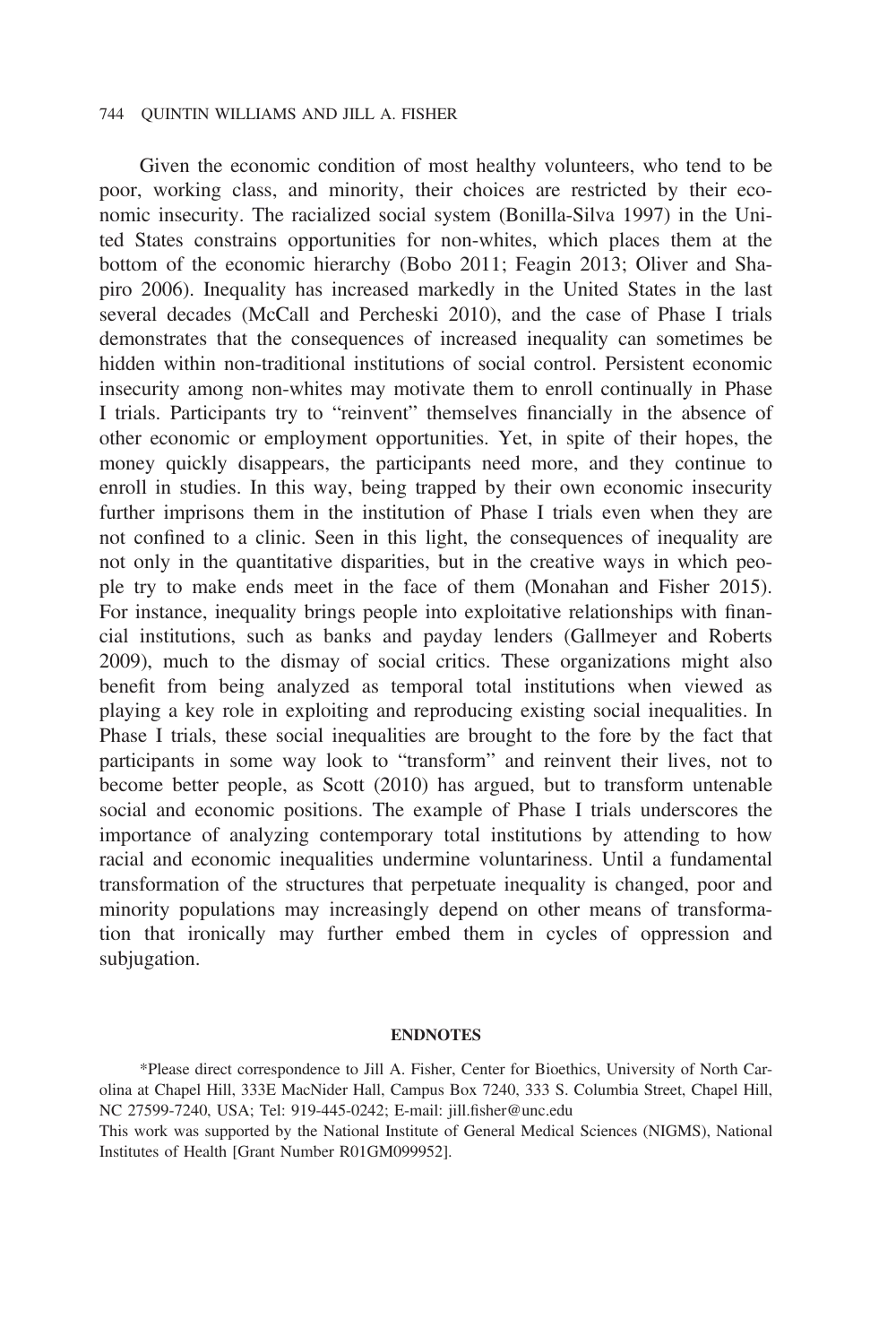<sup>1</sup>The amount of compensation for study participation often continues to be a thorny ethical issue (VanderWalde and Kurzban 2011). The problem is that should researchers pay too much, it would be considered "undue inducement" (Wilkinson and Moore 1997). If, however, they pay too little, there are concerns about exploitation (Philips 2011). We have argued elsewhere that there are important ethical issues in Phase I trials beyond those of compensation amounts (Walker, Cottingham, and Fisher 2018). <sup>2</sup>

<sup>2</sup>We withdrew two participants from our study when it was discovered that the same person enrolled twice, giving us different data. We disregarded all data collected from this person, including demographic data; this left our sample at 178 participants, with 144 in the full-participation arm and 34 participants in the control arm. For follow-up with the full-participation arm, 13 participants either voluntarily withdrew  $(n = 3)$  or were lost to follow-up between enrollment and their sixmonth interview  $(n = 10)$ . We retained the remaining participants (91%) and successfully conducted 6-month and 1-year interviews with them.

<sup>3</sup>Prisoners do, however, typically receive a very small monthly income in exchange for work. See<http://www.prisonpolicy.org/prisonindex/prisonlabor.html>

#### **REFERENCES**

- Abadie, Roberto. 2010. The Professional Guinea Pig: Big Pharma and the Risky World of Human Subjects. Durham, NC: Duke University Press.
- Alexander, Michelle. 2012. The New Jim Crow: Mass Incarceration in the Age of Colorblindness. New York: The New Press.
- Bobo, Lawrence D. 2011. "Somewhere between Jim Crow & Post-racialism: Reflections on the Racial Divide in America Today." Daedalus 140:11–36.
- Bonham, Valerie H. and Jonathan D. Moreno. 2008. "Research with Captive Populations: Prisoners, Students, and Soldiers." Pp. 461-74 in The Oxford Textbook of Clinical Research Ethics, edited by Ezekiel J. Emanuel, Christine Grady, Robert A. Crouch, Reidar K. Lie, Franklin G. Miller, David Wendler. New York: Oxford University Press.
- Bonilla-Silva, Eduardo. 1997. "Rethinking Racism: Toward a Structural Interpretation." American Sociological Review 62:465–80.
- Cottingham, Marci D. and Jill A. Fisher. 2016. "Risk and Emotion among Healthy Volunteers in Clinical Trials." Social Psychology Quarterly 79(3):222–42.
- Davies, Christie. 1989. "Goffman's Concept of the Total Institution: Criticisms and Revisions." Human Studies 12:77–95.
- Edelblute, Heather B. and Jill A. Fisher. 2015. "Using 'Clinical Trial Diaries' to Track Patterns of Participation for Serial Healthy Volunteers in U.S. Phase I Studies." Journal of Empirical Research on Human Research Ethics 10(1):65–75.
- Elliott, Carl. 2008. "Guinea-Pigging: Healthy Human Subjects for Drug-Safety Trials are in Demand. But Is It a Living?" The New Yorker, January 7, 2008:36–41.
- Feagin, Joe. 2013. Systemic Racism: A Theory of Oppression. New York: Routledge.
- Fisher, Jill A. 2009. Medical Research for Hire: The Political Economy of Pharmaceutical Clinical Trials. New Brunswick, NJ: Rutgers University Press.
	- ———. 2013. "Expanding the Frame of 'Voluntariness' in Informed Consent: Structural Coercion and the Power of Social and Economic Context." Kennedy Institute of Ethics Journal 23 (4):355–79.
	- ———. 2015. "Feeding and Bleeding: The Institutional Banalization of Risk to Healthy Volunteers in Phase I Pharmaceutical Clinical Trials." Science, Technology, & Human Values 40(2):199– 226.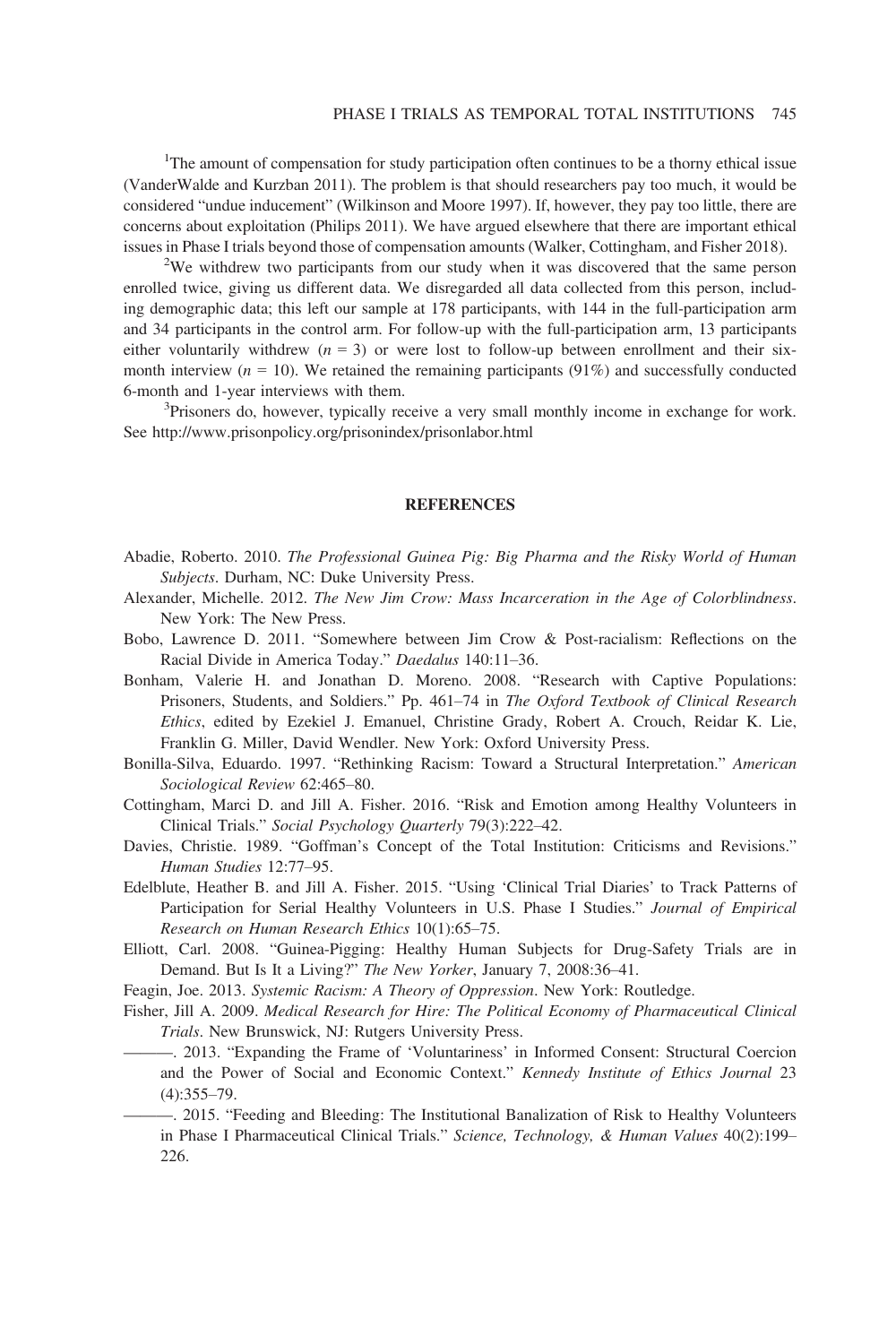- Fisher, Jill A. and Corey A. Kalbaugh. 2011. "Challenging Assumptions About Minority Participation in U.S. Clinical Research." American Journal of Public Health 101(12):2217–22.
- Gallmeyer, Alice and Wade T. Roberts. 2009. "Payday Lenders and Economically Distressed Communities: A Spatial Analysis of Financial Predation." The Social Science Journal 46:521–38.

Giddens, Anthony. 1991. Modernity and Self-Identity. Cambridge, UK: Polity.

- Goffman, Erving. 1961. Asylums: Essays on the Social Situation of Mental Patients and Other Inmates. New York: Anchor Books.
- Grady, Christine, Gabriella Bedarida, Ninet Sinaii, Mark Anthony Gregorio, and Ezekiel J. Emanuel. 2017. "Motivations, Enrollment Decisions, and Socio-Demographic Characteristics of Healthy Volunteers in Phase 1 Research." Clinical Trials 14(5):526-36.
- Hornblum, Allen M. 1998. Acres of Skin: Human Experiments at Holmesburg Prison. New York: Routledge.
- Kass, N. E., R. Myers, E. J. Fuchs, K. A. Carson, and C. Flexner. 2007. "Balancing Justice and Autonomy in Clinical Research with Healthy Volunteers." Clinical Pharmacology and Therapeutics 82:219–27.
- Malacrida, Claudia. 2005. "Discipline and Dehumanization in a Total Institution: Institutional Survivors' Descriptions of Time-Out Rooms." Disability and Society 20:523-37.
- McCall, Leslie and Christine Percheski. 2010. "Income Inequality: New Trends and Research Directions." Annual Review of Sociology 36:329–47.
- Mirowski, Philip. 2011. Science-Mart: Privatizing American Science. Cambridge, MA: Harvard University Press.
- Monahan, Torin and Jill A. Fisher. 2015. "'I'm Still a Hustler': Creative and Entrepreneurial Responses to Precarity by Participants in Phase I Clinical Trials." Economy and Society 44(4):545-66.
- National Commission. 1976. Research Involving Prisoners: Report and Recommendations. Washington, DC: National Commission.
- National Commission. 1979. The Belmont Report: Ethical Principles and Guidelines for the Protection of Human Subjects of Research. Washington, DC: National Commission.
- Oliver, Melvin L. and Thomas M. Shapiro. 2006. Black Wealth, White Wealth: A New Perspective on Racial Inequality. New York: Routledge.
- Pager, Devah. 2008. Marked: Race, Crime, and Finding Work in an Era of Mass Incarceration. Chicago, IL: University of Chicago Press.
- Paskett, Electra D., Katherine W. Reeves, John M. McLaughlin, Mira L. Katz, Ann Scheck McAlearney, Mack T. Ruffin, Chanita Hughes Halbert, Cristina Merete, Faith Davis, and Sarah Gehlert. 2008. "Recruitment of Minority and Underserved Populations in the United States: The Centers for Population Health and Health Disparities Experience." Contemporary Clinical Trials 29:847–61.
- Pettit, Becky. 2012. Invisible Men: Mass Incarceration and the Myth of Black Progress. New York: Russell Sage Foundation.
- Philips, Trisha. 2011. "Exploitation in Payments to Research Subjects." Bioethics 25:209–19.

Ritzer, George. 2004. Encyclopedia of Social Theory. Thousand Oaks, CA: Sage.

- Ritzer, George and Allan Liska. 1997. "'McDisneyization' and 'Post-Tourism': Complementary Perspectives on Contemporary Tourism." Pp. 96-109 in Touring Cultures: Transformations of Travel and Theory, edited by Chris Rojek, John Urry. New York: Routledge.
- Scott, Susie. 2010. "Revisiting the Total Institution: Performative Regulation in the Reinventive Institution." Sociology 44:213–31.

-. 2011. Total Institutions and Reinvented Identities. New York: Palgrave Macmillan.

Shavers-Hornaday, Vickie L., Charles F. Lynch, Leon F. Burmeister, and James C. Torner. 1997. "Why are African Americans Under-represented in Medical Research Studies? Impediments to Participation." Ethnicity and Health 2:31–45.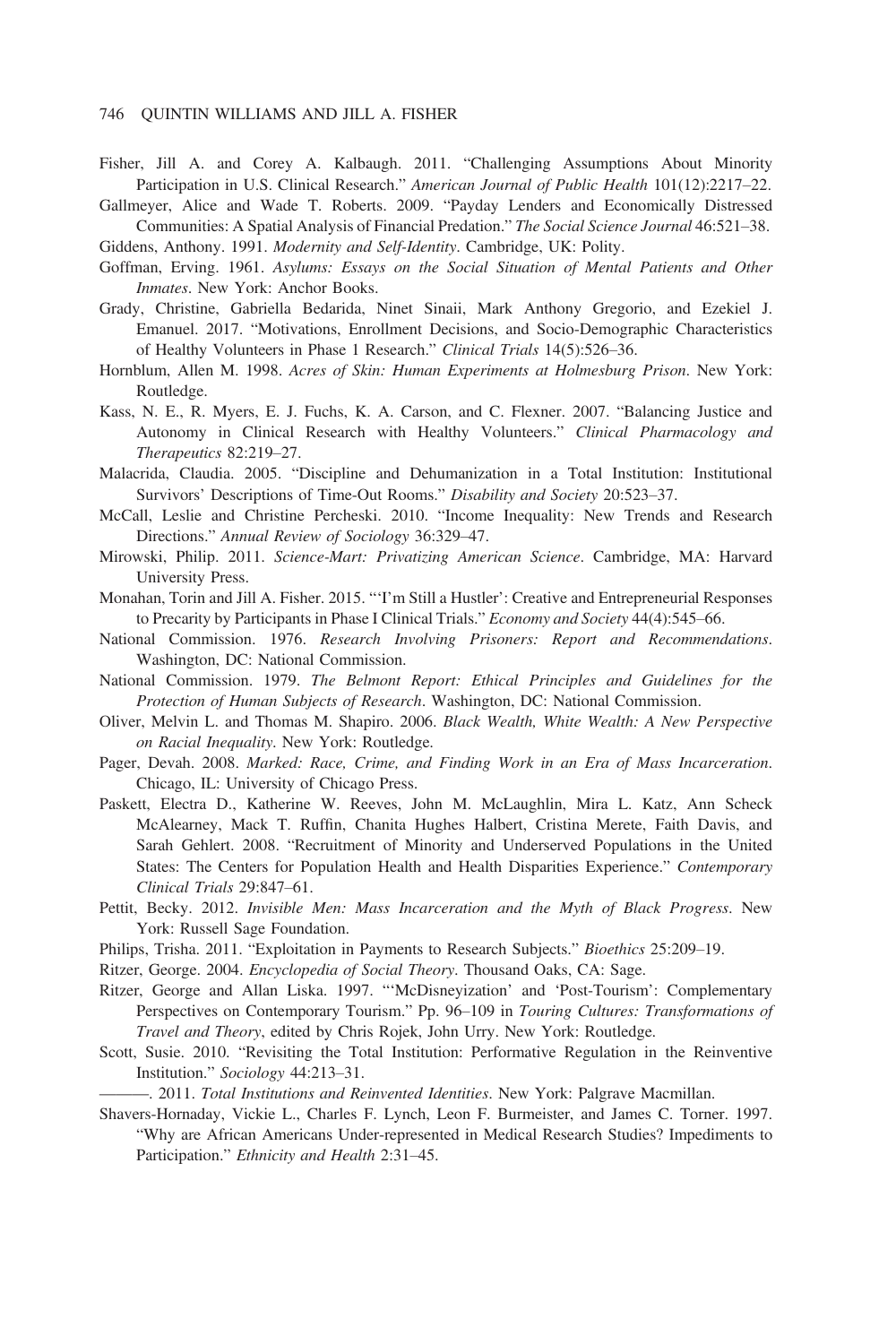- VanderWalde, Ari and Seth Kurzban. 2011. "Paying Human Subjects in Research: Where Are We, How Did We Get Here, and Now What?" Journal of Law, Medicine and Ethics 39:543–58.
- Wakefield, Sara and Christopher Uggen. 2010. "Incarceration and Stratification." Annual Review of Sociology 36:387–406.
- Walker, Rebecca L., Marci D. Cottingham, and Jill A. Fisher. 2018. "Serial Participation and the Ethics of Phase 1 Healthy Volunteer Research." Journal of Medicine and Philosophy 43 (1):83–114.
- Western, Bruce and Becky Pettit. 2005. "Black-White Wage Inequality, Employment Rates, and Incarceration." American Journal of Sociology 111:553–78.

Wilkinson, Martin and Andrew Moore. 1997. "Inducement in Research." Bioethics 11:373–89.

## Appendix 1

Demographics at Baseline of Quoted Participants

- Austin: non-Hispanic black man, 20s, some college (no degree), employed part-time, \$25,000–\$49,999 household income, 3rd clinical trial.
- Charlie: non-Hispanic white man, 40s, some college (no degree), employed part-time, \$10,000–\$24,999 household income, 60th clinical trial.
- Darius: non-Hispanic black man, 30s, some college (no degree), employed part-time, \$25,000–\$49,999 household income, 10+ clinical trials.
- Derek: non-Hispanic black man, 30s, some college (no degree), not employed, \$25,000–\$49,999 household income, 2nd clinical trial.
- Elena: Hispanic white woman, immigrant, 40s, less than high school, not employed, less than \$10,000 household income, 3rd clinical trial.
- Everett: non-Hispanic black man, 40s, vocational training, not employed, \$50,000–\$74,999 household income, 24th clinical trial.
- Morgan: non-Hispanic white man, 50s, vocational training, not employed, \$10,000–\$24,999 household income, 15th clinical trial.
- Natasha: non-Hispanic white woman, immigrant, 30s, associate'<sup>s</sup> degree, not employed, \$50,000–\$74,999 household income, 45th clinical trial.
- Owen: non-Hispanic black man, 20s, vocational training, employed fulltime, \$10,000–\$24,999 household income, 4th clinical trial.
- Paolo: Hispanic white man, 30s, high school/GED, not employed, \$25,000–\$49,999 household income, 20th clinical trial.
- Rafael: Hispanic black man, 20s, some college (no degree), not employed, less than \$10,000 household income, 20th clinical trial.
- Roman: non-Hispanic black man, 30s, some college (no degree), not employed, \$25,000–\$49,999 household income, 200+ clinical trials.